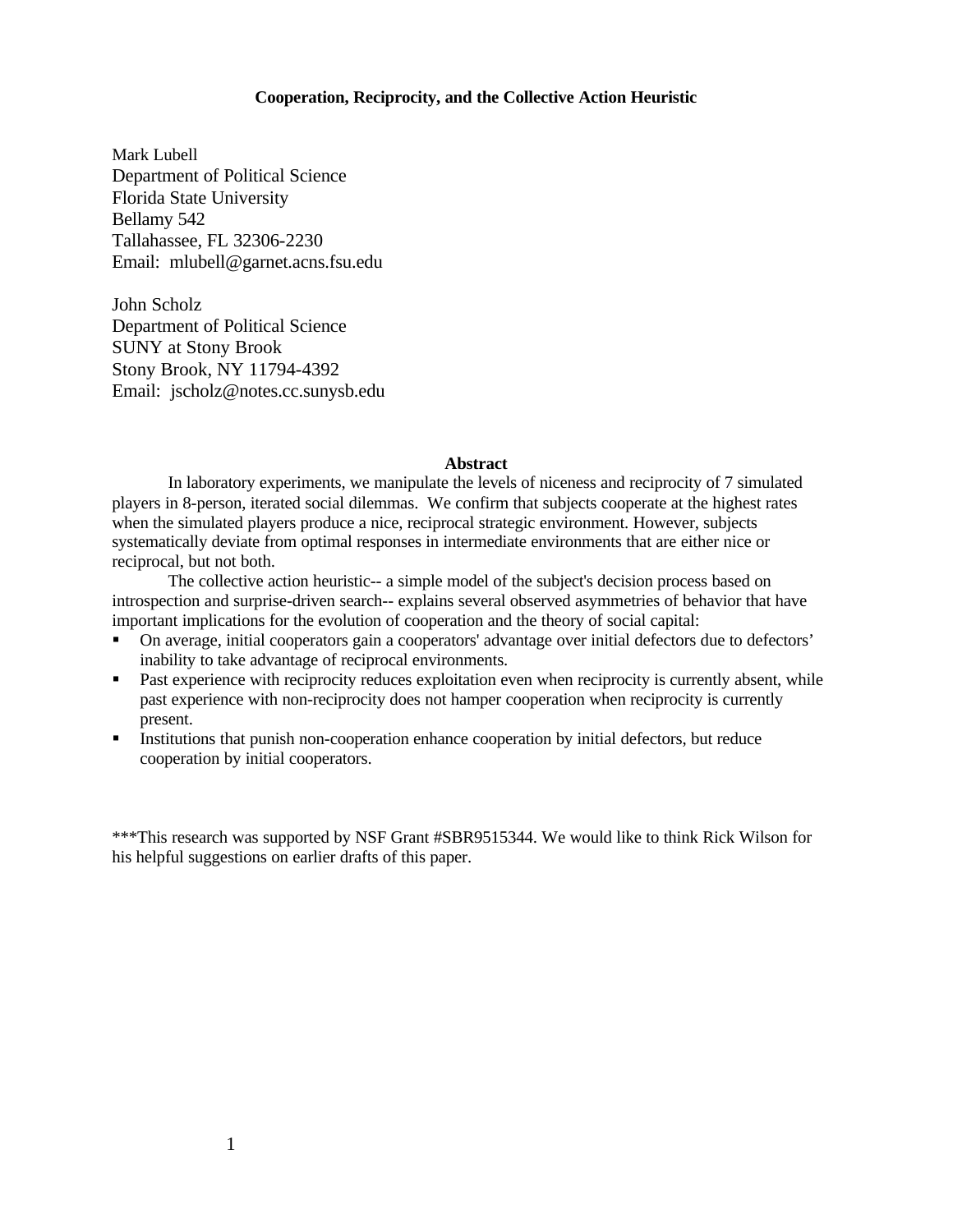Following the research of Axelrod (1984), Putnam (1993), Taylor (1987), Trivers (1971), and other contributors to the theory of cooperation and social capital, we investigate the role of two characteristics-- reciprocity and niceness-- generally associated with the development and maintenance of cooperative solutions to social dilemmas. We respond to Ostrom's (1998) request to develop a behavioral theory of collective action by exploring the behavioral relevance of reciprocity and niceness in explaining cooperation from subjects in laboratory collective action experiments. In addition, we examine the interaction between collective action strategies, past experience, and institutions.

Our approach to analyzing behavior in collective action dilemmas reflects two general assumptions. First, the collective action strategies of citizens and of experimental subjects are best understood in terms of cognitive heuristics that generate them. In a trivial sense, heuristics can generate any strategy simply by replicating the algorithm that defines the strategy. However, heuristics available to a citizen will reflect the tradeoff between the potential benefits of a repertoire of more complex strategies and the informational and decision-making costs required to apply such a repertoire to appropriate situations (Payne, Bettman and Johnson 1993). The greater the cognitive costs involved in coping with complex strategic situations, the greater the likelihood that heuristics will produce behavior that differs from predictions based on the analysis of optimal responses. The strategic complexities of collective action dilemmas suggest that such differences will be quite significant, and therefore that optimal responses will be poor predictors of behavior. Thus, the set of heuristics used by citizens will have a profound effect on a society's ability to obtain the potential benefits of cooperation.

Second, following the literature on evolutionary psychology (Barkow, Cosmides and Tooby 1992; Caporeal et al. 1989), the set of heuristics in a given society represent specialized cognitive mechanisms for solving social dilemma problems, which are an ancient and central part of human society. To the extent that they play an adaptive role in maintaining the fitness of social groups facing recurring collective dilemmas, heuristics are likely to evolve as specialized components of cognitive architecture. These heuristics have been spawned during the genetic evolution of cognitive structures (Cosmides and Tooby 1994; Frank 1988), shaped by a culture's historical experience as transmitted through socialization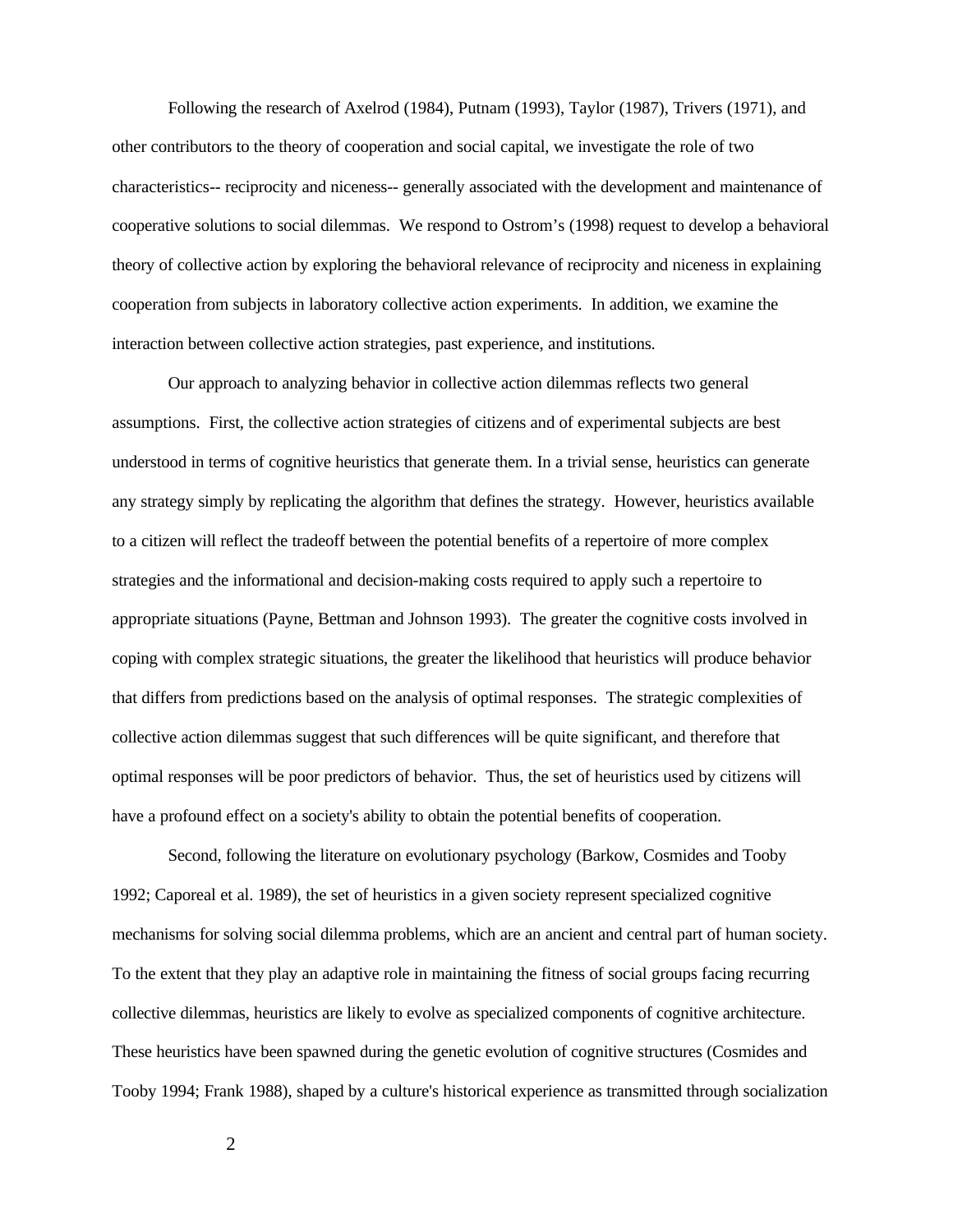(Boyd and Richerson 1985; Fukuyama 1995; Putnam 1993), and sharpened through personal experience in the cauldron of family and small-group confrontations (Coleman 1988, 1990; Hardin 1982, 1991). Our evidence suggests the heuristics are biased in favor of cooperation: they gain some of the potential advantage of reciprocity while protecting against exploitation.

We propose a behavioral model of decision-making in collective action situations and test the model using experimental social dilemmas in the tradition of Orbell, van de Kragt, and Dawes (1988), Komorita, Hilty, and Parks (1991), Komorita, Parks and Hulbert (1992), Komorita and Parks (1994), and Ostrom, Walker, and Gardner (1994). The *collective action heuristic* combines the introspection heuristic proposed by Orbell and Dawes (1991) with the bounded rationality search process of Cyert and March (1963). The laboratory experiments use computer-simulated partners to probe how individual human subjects respond to different levels of niceness and reciprocity in the simulated strategic environment, and how these responses are influenced by past experience and by institutions designed to enhance cooperation. The three main experiments test hypotheses in a repeated 8-person public good dilemma designed to replicate low-information conditions involving little institutional and structural support for cooperation. Can the niceness and reciprocity of the seven simulated players who make up the strategic environment induce subjects (the eighth player) to cooperate in such spartan conditions? Is the optimal response model implicit in most game theoretic analyses sufficient to predict subject behavior, or does the collective action heuristic provide a better predictor and hence a better basis for analyzing collective action?

#### **Are Niceness and Reciprocity Sufficient for Cooperation?**

Axelrod's (1984, see also Axelrod and Dion 1988; Axelrod and Hamilton 1981) seminal work on 2-person prisoners' dilemma tournaments concluded that niceness and reciprocity are essential characteristics of strategies capable of sustaining social cooperation. Nice strategies are never the first to defect, so they always gain the advantages of mutual cooperation when they meet other nice strategies. Reciprocal strategies punish defection by changing the likelihood of future cooperation in response to the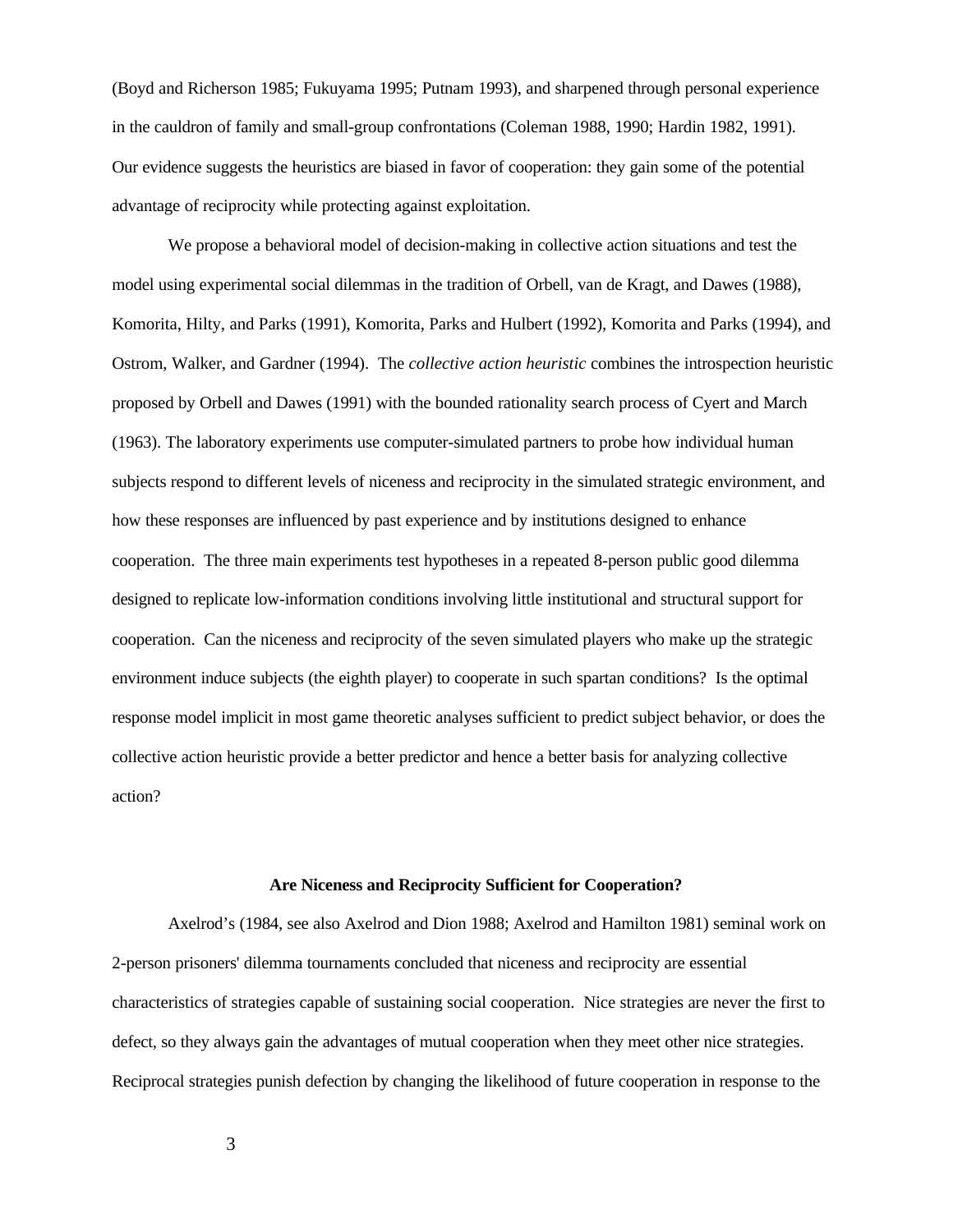current defections of others, thereby reducing their vulnerability to exploitative strategies.

In iterated 2-person prisoners dilemmas, for example, tit-for-tat (TFT-- a strategy that cooperates in the first round and then reciprocates the opponent's play from the prior round) punishes defectors sufficiently to ensure that cooperation is the optimal response for opponents who are sufficiently concerned about future payoffs (Axelrod 1984). Similarly, nice strategies that retaliate in response to apparent defections can sustain cooperation in a much broader set of dilemmas (e.g., Kreps 1990). Given the evolutionary advantage of TFT, it is tempting to argue that a society dominated by nice, reciprocal citizens could evolve over time. In such a society, citizens would habitually choose nice, reciprocal strategies, which would ensure that cooperation would be the individually optimal choice.

Bendor and Swistak (1997) clarified some limitations on this evolutionary argument. They first demonstrated formally that almost-nice and almost-retaliatory strategies are the most robust of all possible strategies at gaining the benefits of cooperation in a broad class of two-person evolutionary games. Strategies with both characteristics require the minimal stabilizing frequency (50%) in the population to ensure survival against any invading set of strategies. Thus, some form of niceness and (retaliatory) reciprocity appear to be the best bets for characteristics of citizens capable of maintaining cooperation. On the other hand, cooperative strategies can only guarantee survival if they comprise a majority of the population, weakening the argument that societies might spontaneously evolve a citizenry whose dominant collective action heuristics would generate nice, reciprocating strategies. This, in turn, underscores the need for empirical evidence about the relevance of niceness and reciprocity for the actual behavior of citizens.

The large body of experimental literature on social dilemmas (see esp. the reviews by Komorita and Parks 1994; Ledyard 1995) provides some empirical validation that the theoretical advantages of reciprocating strategies influence cooperative behavior in 2-person experimental games. Komorita, Hilty and Parks (1991), Oskamp (1971), Patchen (1987), Pruitt (1968), and Wilson (1973) use experimentally "simulated" reciprocal strategies to show that subjects cooperate at higher levels when playing against reciprocal strategies than against other strategies such as all-cooperate and all-defect. Subjects cooperate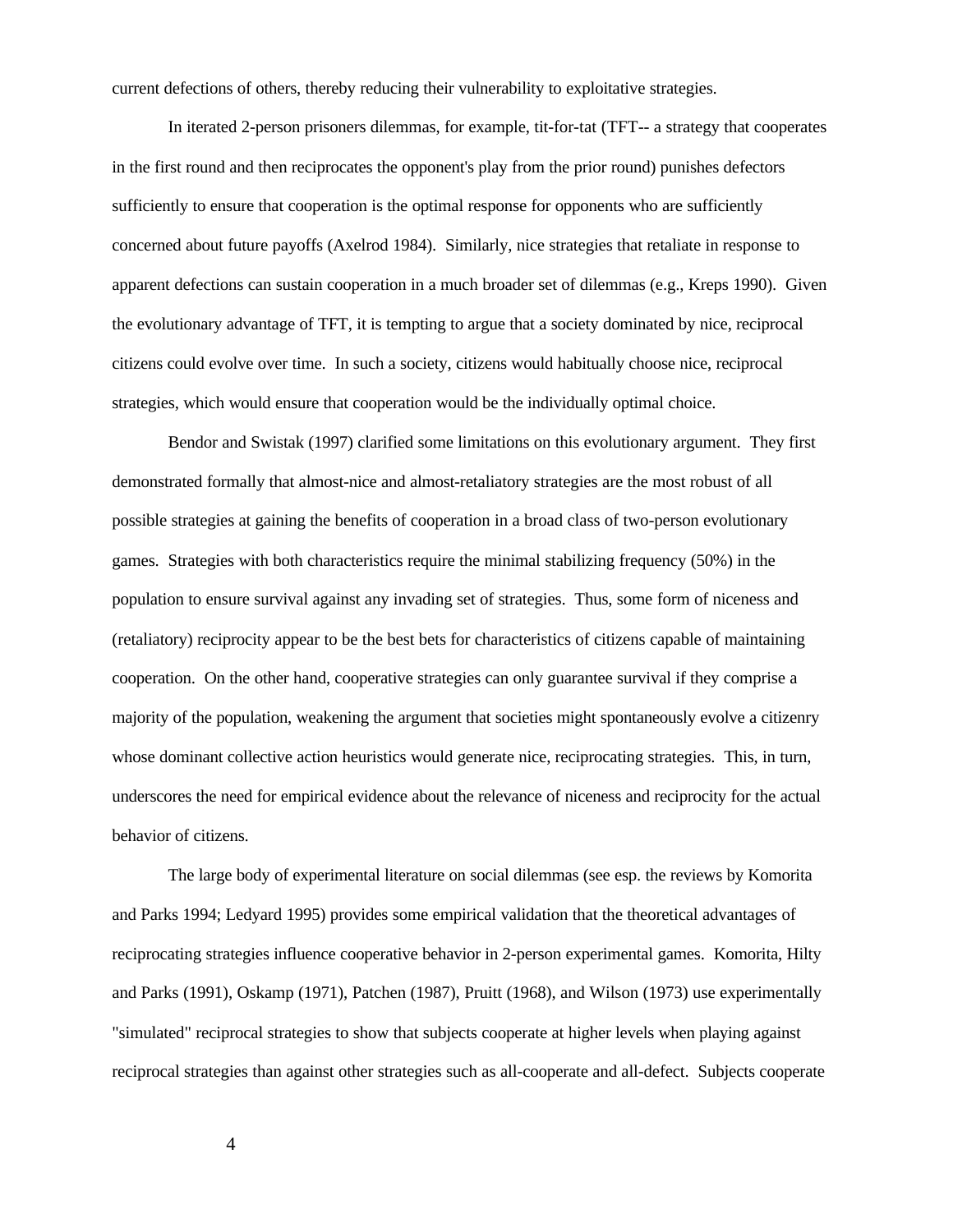more frequently with a strategy offering immediate forgiveness once a defecting subject returns to cooperation. Furthermore, chronic defection is less likely against strategies that retaliate immediately, confirming the behavioral relevance of Bendor and Swistak's (1997) emphasis on retaliation. Finally, Fehr, Gächter, and Kirchsteiger's experiments (1996, 1997; see Fehr and Gächter 1998 for a review) find indirect evidence that the possibility of reciprocity increases the gains from trade between worker and firm in experimental gift exchange games. Workers respond to firms' high wage offers with a higher effort level, even though the effort level cannot be enforced *ex ante*.

However, these theoretical and empirical findings based on 2-person dilemmas are not necessarily relevant for the larger n-person dilemmas more typical of governance problems. The transparency advantage of TFT strategies in 2-person games (Axelrod 1984) disappears as the responses of multiple players provide more ambiguous evidence about the strategies of other players. Furthermore, retaliatory defection that punishes only the prior defector in 2-person TFT strategies will inadvertently punish others who continue to cooperate in n-person games. Immediate retaliation to any single defection may therefore trigger unproductive cascades of future retaliation, particularly when played against patient TFT-like strategies whose retaliation is triggered when different numbers of others defected in the previous rounds. It is therefore not surprising that simple TFT-like strategies no longer dominate simulated tournaments even in the slightly more complex strategic environment of 3-person repeated games (Fader and Hauser 1988). Although one experiment found that the proportion of players using nice, reciprocal strategies increases cooperation even in 3- and 5-person dilemmas (Komorita, Parks, and Hulbert 1992), generalizing the 2-person findings to broader social phenomena requires more than this single test.

# **Heuristic Models of Collective Action Behavior**

As strategic complexity increases and reciprocity becomes more difficult to detect in larger repeated games, the heuristic processes subjects use to cope with this complexity may become more important than the theoretical advantages of strategies in understanding cooperative behavior. In this section we discuss three models of decision-making in social dilemma situations. The *optimal response*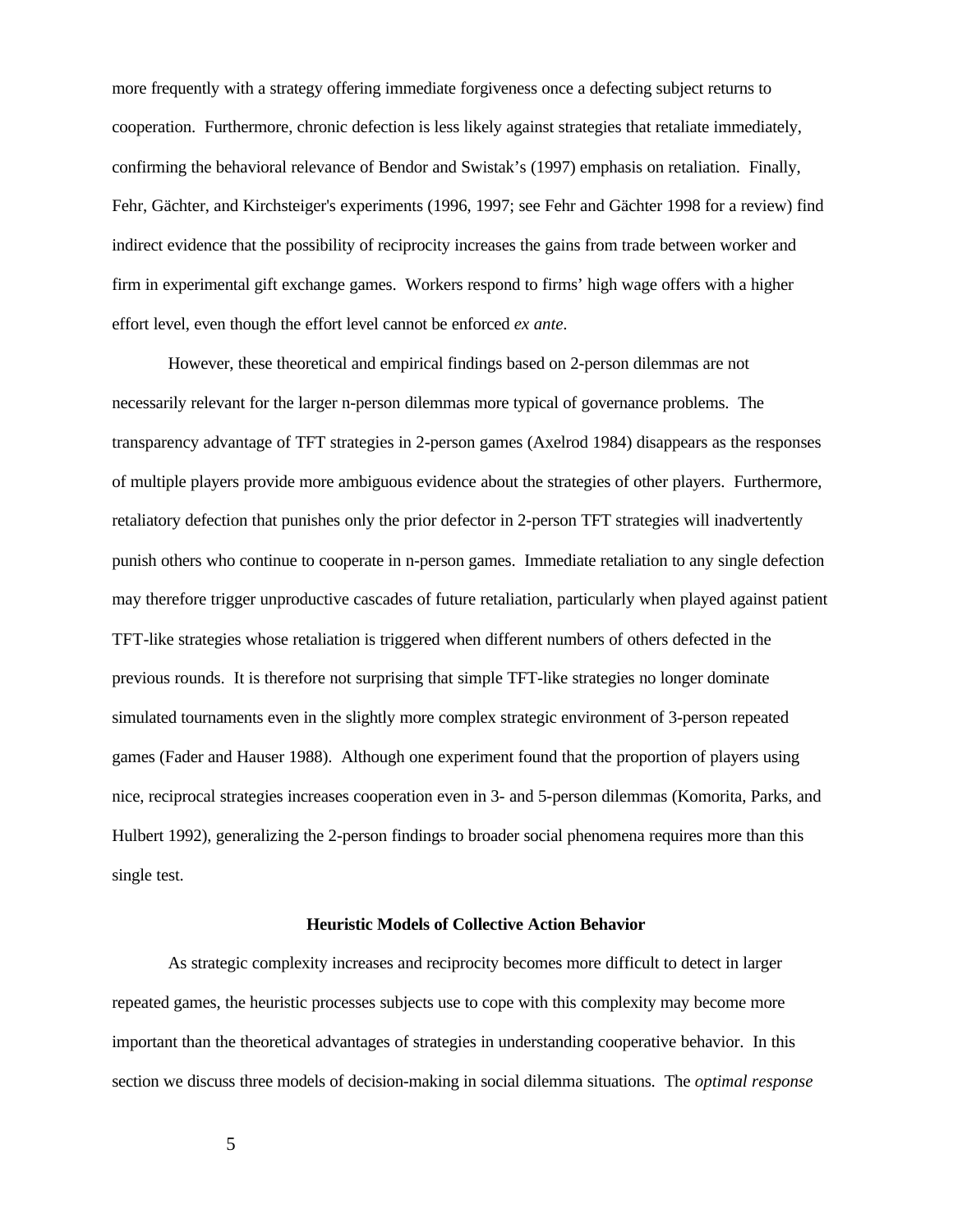model reflects the heroic assumption implicit in the full-information benchmark model of game theory that citizens can discover the optimal response to a given strategic environment during the play of a repeated game, so the discovery process itself is unnecessary to analyze. The other two models reflect assumptions about the heuristic process used to analyze strategic environments. At the opposite extreme from the optimal response model, the *myopic* model assumes that citizens respond only to the initial behavior of other players, which is easily observed, and simply ignore the bewilderingly complex patterns of play that may emerge after the first round. The *collective action heuristic* incorporates a boundedly rational learning process that emulates the optimal response model under some conditions, but emulates the myopic model under others.

As we will see, each model predicts very different responses to strategic environments that differ in the frequency of nice, reciprocal strategies. If the optimal response model predicts behavior adequately, then experiments and heuristic analyses can safely be ignored in favor of theoretic analyses of strategies and evolutionary processes. However, if the simple myopic or collective action heuristics are better predictors of cooperative behavior, then theoretical analyses of the evolution of cooperation must incorporate more realistic decision-making models to be behaviorally relevant.

# **The Strategic Environments**

We test the ability of these models to predict subject behavior in repeated 8-person public goods games. This small group setting is sufficiently large to replicate the strategic complexity of large games, but sufficiently small to possibly observe reciprocity. It tests our previous speculation (Scholz and Lubell 1998) that intense experiences in such small group settings develop the capacity for reciprocity that we found in the collective action heuristics of typical taxpayers. Our experiments will test whether reciprocity matters for average subjects even in anonymous small group settings that lack the face-to-face interactions and communication features that are known to enhance cooperation (Ostrom 1998).

Our initial experiment manipulates two dimensions of the strategic environment by varying the niceness and reciprocity of the 7 players in the subject's strategic environment. The reciprocity dimension contrasts a reciprocal environment in which cooperation is the subject's optimal response with a non-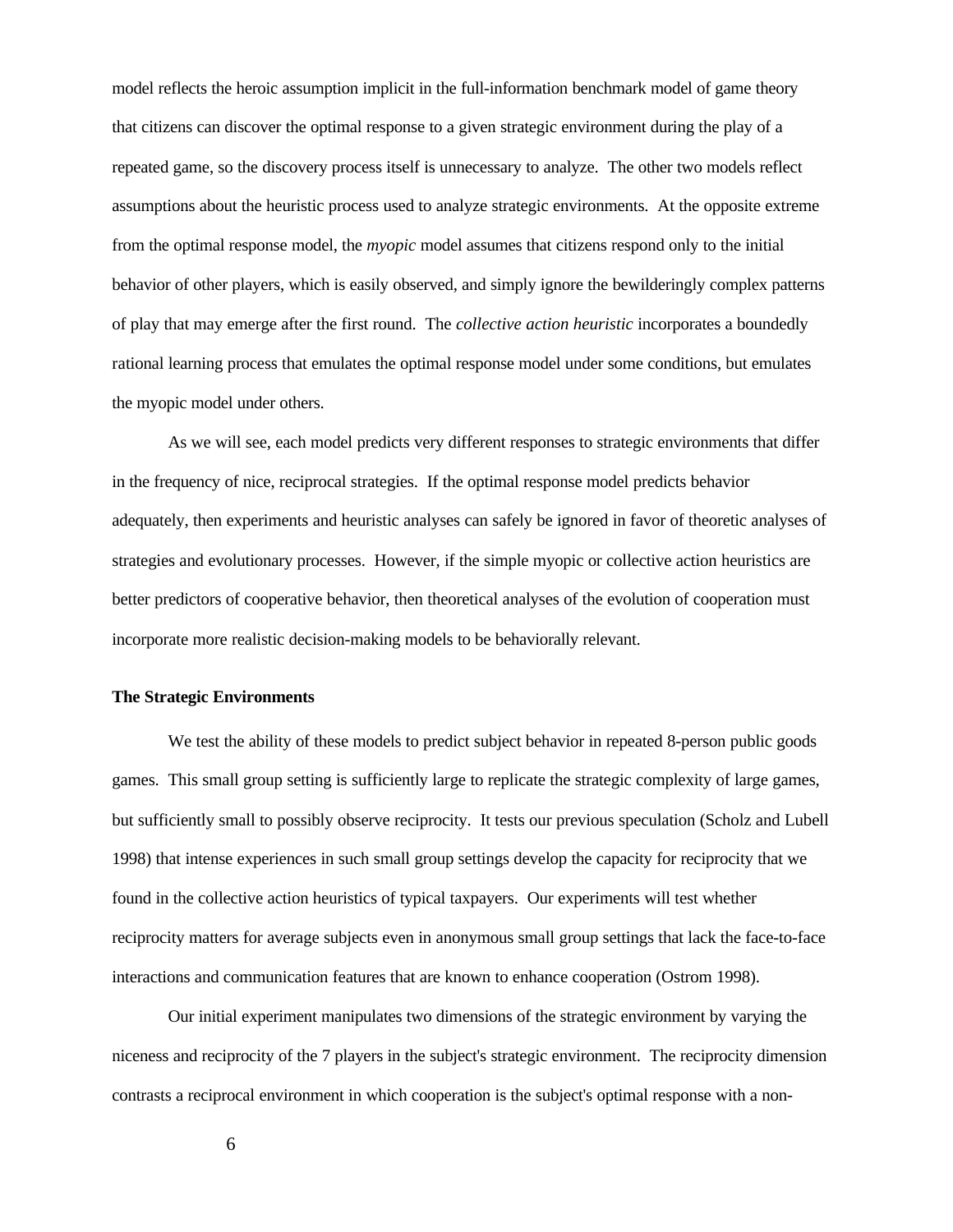reciprocal environment in which defection is the optimal response. Reciprocal environments add one additional cooperator (up to the maximum of 7) in the next round whenever the subject cooperates, and subtract one cooperator in the next round whenever the subject defects.<sup>1</sup> This could represent, for example, a strategic environment in which each player has a different threshold number of players required to cooperate in the previous round before that player cooperates in the current round. Then the subject's decision triggers the defect/cooperate decision in the "marginal" player whose threshold is affected, producing the level of responsiveness simulated in our experiment.

The niceness dimension is represented by the number of players who cooperate in the first round, ranging from two of the seven simulated players in the nasty condition to five in the nice condition. To make the repeated game more realistic in non-reciprocal environments, the initial number of cooperators is randomly increased or decreased by one cooperator (e.g., the nice, non-reciprocal environment begins with five cooperators and randomly fluctuates between four and six thereafter).

These clear, simple, subject-centered operationalizations of niceness and reciprocity are intended to represent the critical aspects of these concepts, not to "represent" the universe of nice, reciprocal strategic environments or reflect their most frequent patterns in society. We could find no theoretical, simulation, or empirical explorations of the universe of strategies used in N-person social dilemmas to guide our operationalization of different strategic environments. Hence, we pragmatically selected a simple representation of reciprocity in which the level of cooperation of the entire group responds to the single experimental subject. This environment may be more transparently responsive than those generally encountered in noisier, real-world conditions. As our results will show, however, detecting responsiveness is sufficiently challenging to provide a useful test within the constraints of laboratory experiments, where less transparency in responsiveness would increase in the number of subjects required to produce significant results.<sup>2</sup>

In sum, we observe the level of cooperation by subjects in four strategic environments. The *nasty, non-reciprocal* environment portrays the Hobbesian society of rational fools incapable of resolving collective action problems without the intervention of government. The *nice, reciprocal* environment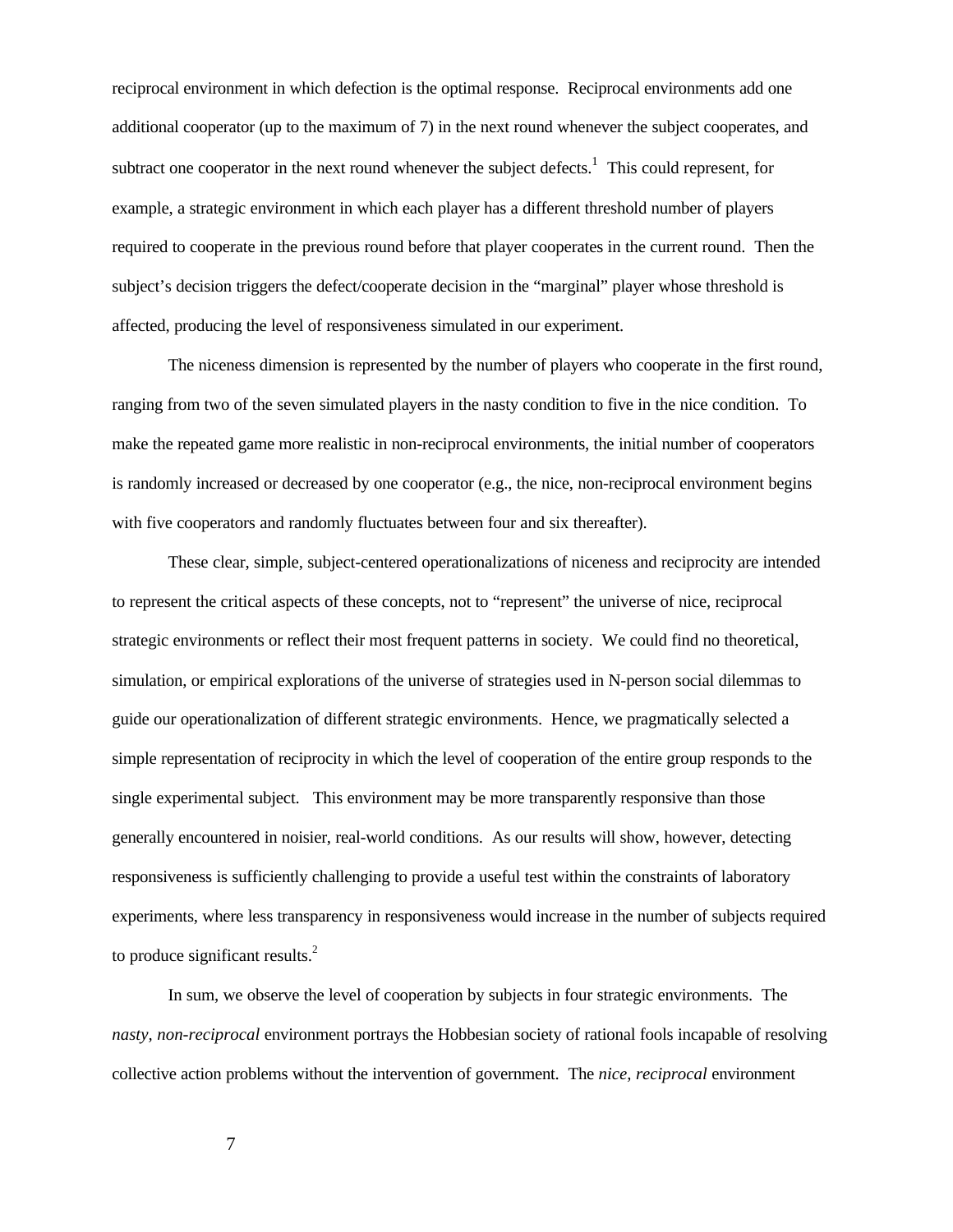portrays John Stuart Mills' self-enlightened society of citizens capable of resolving collective action problems through their own behavior-- a society rich in Putnam's (1993) social capital.

The other two environments portray intermediate levels of social capital that provide critical tests about the ability of niceness and reciprocity to induce cooperation. The *nice, non-reciprocal* environment portrays a society of altruists who could be exploited by rational players. The altruistic society tests the willingness of subjects to exploit others despite the predominance of initially nice strategies. The *nasty, reciprocal* environment portrays a society of skeptical cooperators who are initially nasty, but are also willing to reciprocate. This environment of skeptical cooperators tests the ability of subjects to explore an initially nasty environment and adopt the optimal strategy of cooperation. We will refer to these intermediate environments as *altruist* and *exploration* environments, respectively.

### **Predicting Behavior: Optimal Response versus the Myopic Heuristic Model**

Of our three models, consider first the baseline optimal response model, which assumes that subjects will discover the presence or absence of reciprocity regardless of the initial level of cooperation. If subjects are responding optimally, they quickly ignore the irrelevant dimension of niceness, cooperate when reciprocity is detected, and defect when it is not detected. Their behavior is individually rational; they protect themselves from exploitation, but are equally willing to exploit altruists.

In contrast, consider the myopic heuristic in which the likelihood of cooperation is determined solely on the most immediately available information-- the number of other players who cooperate in the first round. The first-round choice is determined randomly, and the choice in all succeeding rounds is always to cooperate if enough other players cooperate *in the first round*, and otherwise always to defect. The myopic model predicts that subjects defect in nasty environments and cooperate in nice environments, regardless of the presence of reciprocity. Thus niceness is the only relevant dimension.

Subjects using this simple heuristic would cooperate in any strategic environment dominated by nice strategies, even altruistic ones for which defection would bring higher payoffs. Like TFT, they would avoid exploitation in nasty, non-reciprocal environments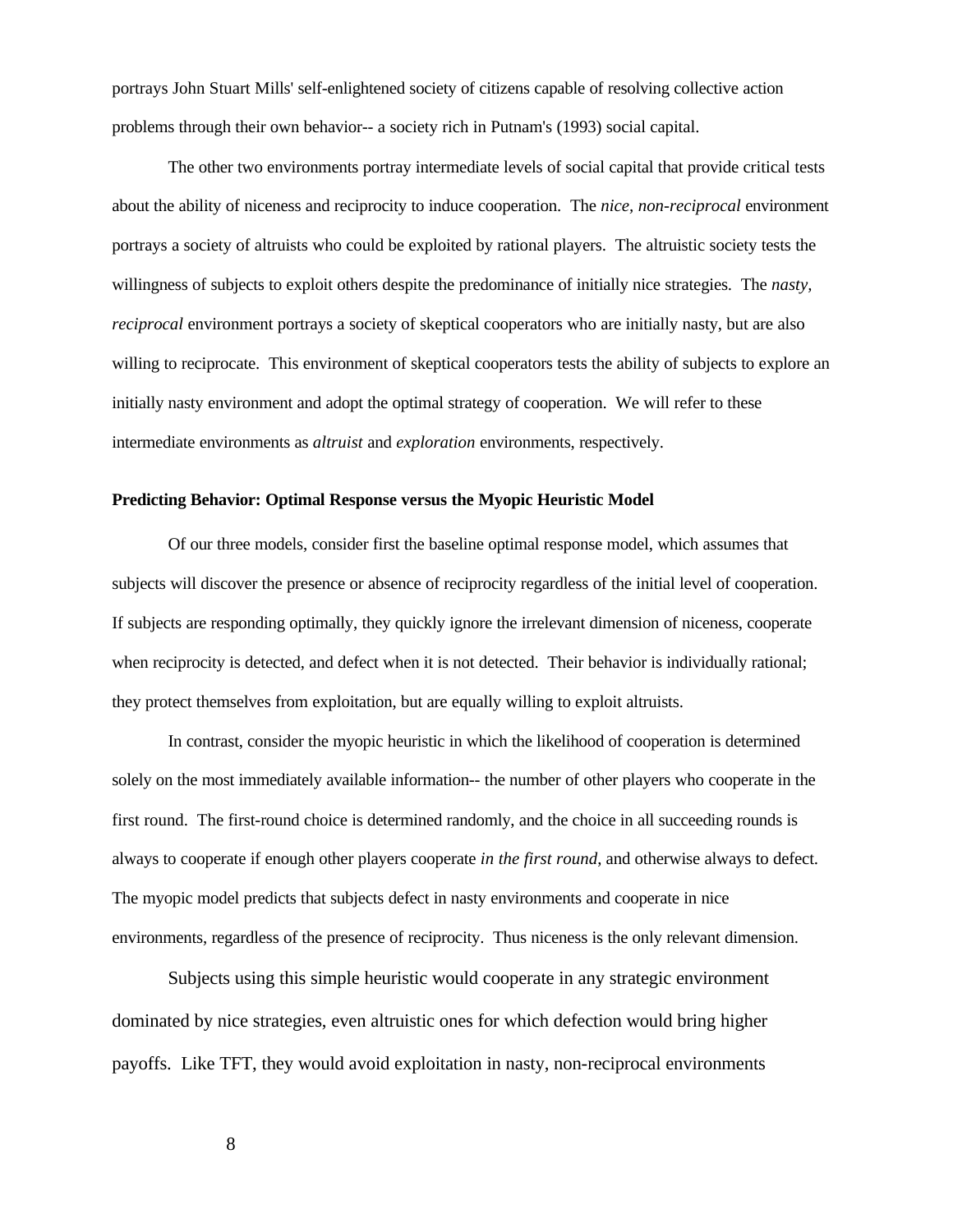dominated by always-defect strategies, since they would respond by defecting themselves once they observed the dominance of defectors in the first round. But unlike TFT, they could not gain the advantages of cooperation in exploration environments dominated by skeptical reciprocators who would defect in the first round but cooperate in response to the subject's cooperation.

Both the optimal response and myopic models support the standard expectations that a nice, reciprocal Millsian society elicits higher levels of cooperation than a nasty, non-reciprocal Hobbesian one. However, the models predict different responses to societies with intermediate levels of social capital. The myopic model predicts higher levels of cooperation in nice environments than in nasty environments, regardless of the presence of reciprocity. In contrast, the optimal response model predicts higher levels of cooperation in reciprocal environments than in non-reciprocal environments, regardless of the level of niceness.

The experiments test these distinguishing predictions. Higher cooperation in the altruist environment but not the exploration environment supports the myopic model, suggesting that altruistic societies can support cooperation, but skeptical cooperators cannot. On the other hand, higher cooperation in the exploration but not the altruist environment supports the optimal response model, suggesting that altruism alone cannot sustain cooperation, and that reciprocity is powerful enough to elicit cooperation as long as strategies are "almost-nice" (Bendor and Swistak 1997).

# **Bounded Rationality and the Collective Action Heuristic**

Following Caporeal et al. (1989) and Barkow, Cosmides, and Tooby (1992), we suspect that the evolutionary process in human society has shaped heuristics that are more supportive of cooperation than either of the basic heuristics. We next describe a collective action heuristic that adds a bounded rationality learning process to the introspection model developed by Orbell and Dawes (1991).

Orbell and Dawes' (1991) model explains the levels of cooperation observed in a special case of one-shot, 2-person prisoners' dilemmas in which subjects can choose whether or not to play the game. Subjects form expectations about their opponents by projecting their own choice to cooperate or defect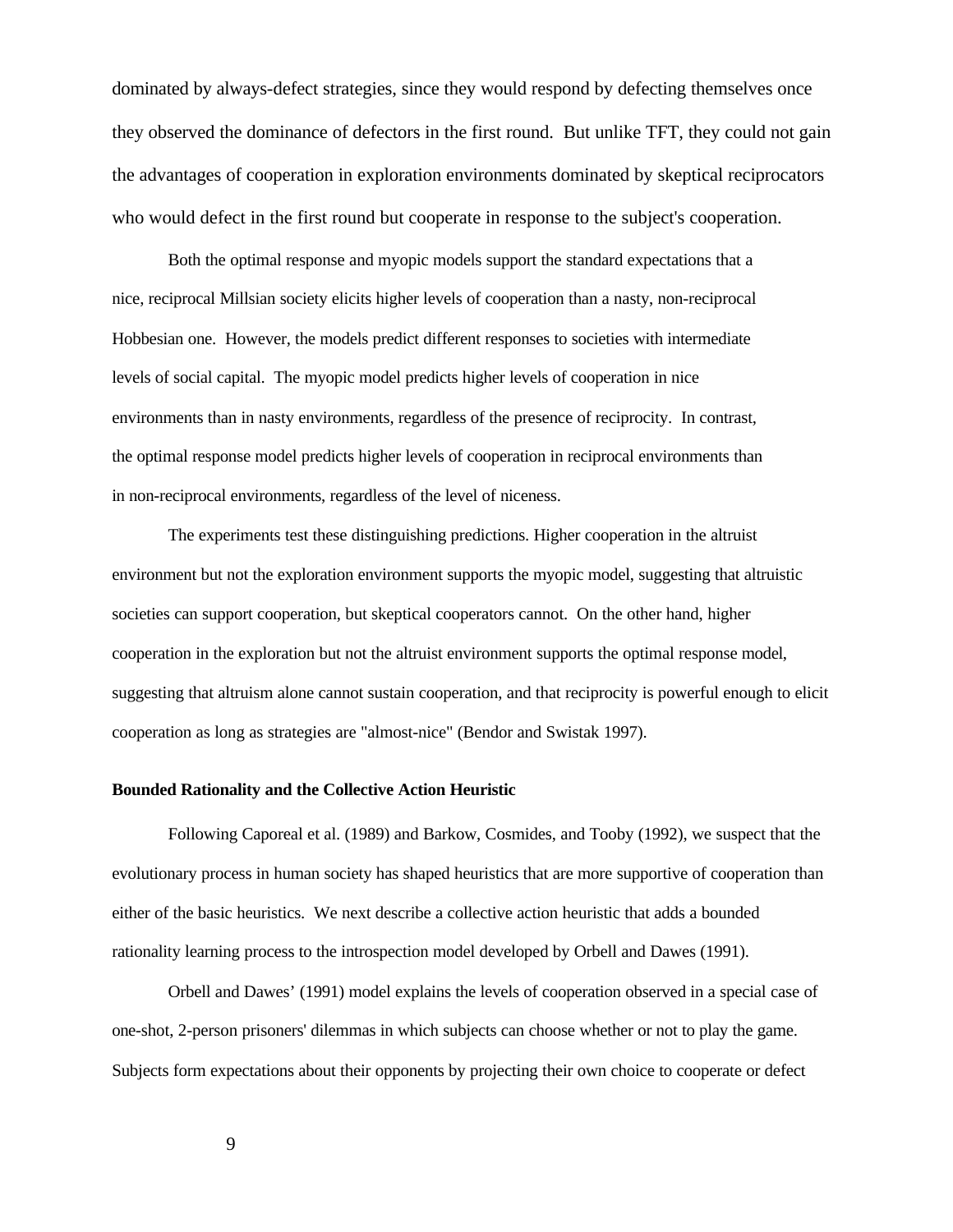onto the choices of the other player. Kelley and Stahelski (1970) discovered in prior experiments that cooperators and defectors differ in their expectations, with defectors misperceiving cooperators as defectors, while cooperators believe that other players have more heterogeneous motives. In the Orbell and Dawes model, cooperators are more likely to expect the other player to cooperate, and hence are more likely to choose to play. Defectors, on the other hand, expect defection and therefore generally choose not to play, given that the defect-defect payoff is inferior to not playing. Projections of cooperation based on introspection become self-fulfilling prophecies in this voluntary one-shot game setting because cooperators rarely encounter defectors, who refuse to play the game. This cooperators' advantage, if prevalent in the ecology of games that shape collective action heuristics, would therefore favor the evolution of social cooperation as suggested in Putnam's and Axelrod's work.

To apply the Dawes and Orbell model in multi-person, repeated social dilemmas, we must slightly modify the basis of introspection and add a variant of Cyert and March's (1963) model of adaptive search. Given the critical importance of reciprocity in obtaining the benefits of cooperation, as noted in our earlier discussion of evolutionary game theory, the model assumes that *introspection provides expectations about the reciprocity of others*. Cooperators expect reciprocity. Since the optimal response to reciprocal environments in our experiment is to cooperate, the cooperator chooses cooperation in the first round and expects others to do so as well. Defectors expect no such reciprocity. Given this belief about others, defection is the optimal response, so defectors choose defection and expect others to do so. Thus cooperators and defectors differ only in their initial expectations about the reciprocity of other players. In the following experiments, we use the subject's choice to cooperate or defect in the first round – before they have any information about the choices of others-- as a proxy to classify cooperators and defectors.

If other players behave as expected in the first round, the model continues its initial choice. Only when cooperators encounter unexpected defection and defectors encounter unexpected cooperation do they each invoke a reciprocity test procedure. If the environment proves to be reciprocal, both will cooperate; if not, both will defect. Thus, the subject's behavior in the first round in the game reveals the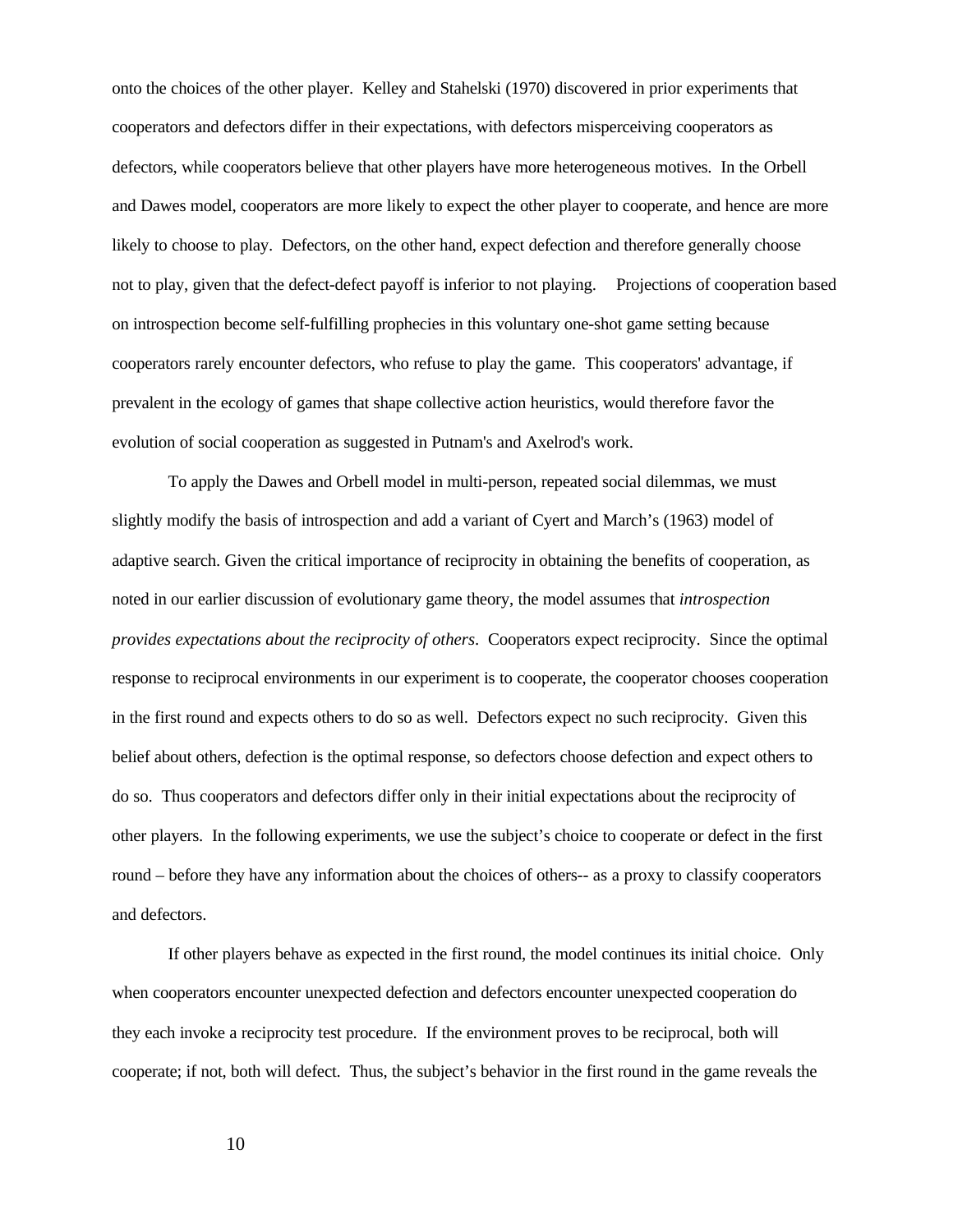subject's prior expectation about reciprocity, and the behavior of others determines whether search procedures will be invoked.

The following behavioral rules summarize the collective action heuristic:

- **1. Cooperate in the first round if reciprocity is expected; otherwise defect.**
- **2. Continue first-round play as long as the level of observed cooperation matches expectations; otherwise test for reciprocity.**
- **3. If reciprocity is detected, cooperate for the rest of the game; otherwise, defect for the rest of the game.**

 This collective action heuristic reflects the Orbell and Dawes' (1991) cognitive miser argument, which also underlies the adaptive search model. Unless confronted by surprise, the collective action heuristic allows subjects to avoid the cognitive costs involved in detecting reciprocity in complex 8 person strategic environments. Cooperators gain full cooperation in nice, reciprocal environments without invoking costly search, but still avoid exploitation in nasty, non-reciprocal environments, where initial nastiness makes them willing to pay search costs. Similarly, defectors avoid exploitation in nasty, non-reciprocal environments without invoking costly search, and eventually gain the benefits of cooperation in nice, reciprocal environments, where initial niceness makes them willing to pay search costs. The heuristic leads cooperators and defectors alike to the optimal response in both the Hobbesian and Millesian environments.

Of course, cognitive savings come at some cost in terms of optimal performance in the more intermediate environments. Cooperators will not be surprised in nice, non-reciprocal environments, and will therefore never learn to exploit. Like the myopic heuristic, they unknowingly support cooperation in altruistic settings despite the lack of reciprocity. Defectors, on the other hand, will not be surprised in nasty, reciprocal environments, and like the myopic heuristic, therefore never learn to cooperate. Thus, the collective action heuristic predicts outcomes that differ systematically from both the optimal response and the myopic models.

We test the predictions of the collective action heuristic for cooperators and defectors. First,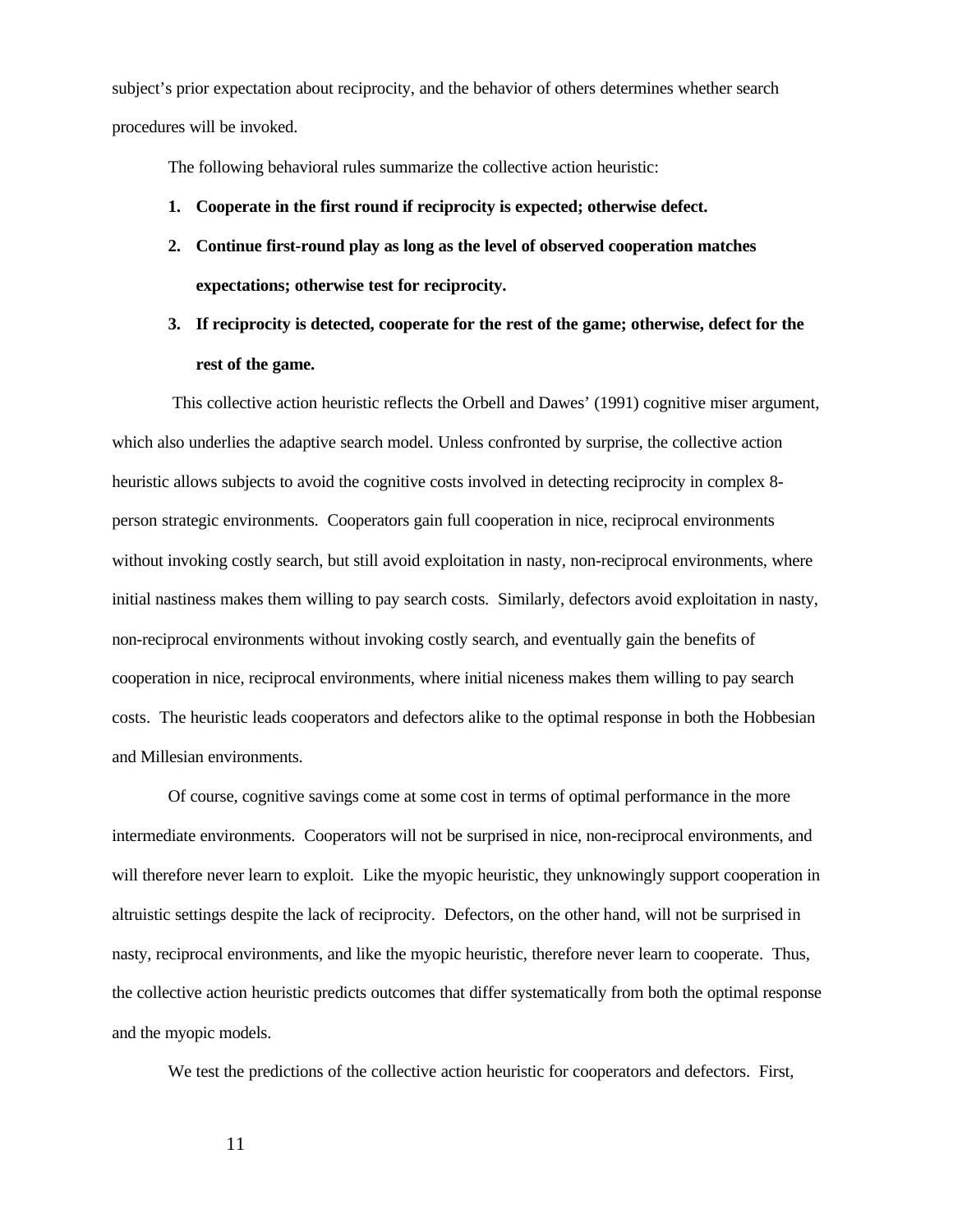cooperators will defect in nasty, non-reciprocal environments, and will cooperate in the other environments. Cooperators automatically cooperate in both nice environments, and learn to cooperate because of the unexpected nastiness in the nasty reciprocal environment. Second, defectors will cooperate in nice, reciprocal environments, and will defect in the other environments. Defectors automatically continue defection in both nasty environments, and learn to continue defection in the nice, nonreciprical environment. They learn to cooperate because of the unexpected niceness only in the nice reciprocal environment. Again the intermediate environments provide the discriminating test among all three models.

Note that the collective action heuristic might lead to self-fulfilling prophecies that limit the defector's ability to learn about reciprocity. Being pessimists, defectors expect nonreciprocity, and therefore are likely to emphasize defection during the period of testing the environment for reciprocity. Defection triggers retaliation from the reciprocating environment. Some defectors then misinterpret the resulting low level of cooperation as a confirmation of their initial beliefs that other players are nonreciprocating defectors, leading to continued defection. The self-fulfilling prophecy reflects both the biased search procedures associated with bounded rationality and the biased information processing associated with "motivated reasoning" by cooperators and defectors (Kunda 1990).

Cooperators are not affected in the same way, since they are likely to emphasize cooperation in their search procedure. This bias appropriately enhances cooperation in reciprocal environments, but can have no effect on the behavior of the non-reciprocating environment. Thus bias does not prevent cooperators from learning to defect and therefore to avoid exploitation. To explore the possibility that the self-fulfilling prophecy reduces the ability of defectors to respond to reciprocity, we test the hypothesis that cooperators will decrease cooperation in the nasty, non-reciprocal environment (compared to all nice environments) more than defectors will increase cooperation in nice, reciprocal environments (compared to all nasty environments).

Is there an evolutionary argument for the existence of the collective action heuristic? Like Orbell and Dawes (1991), we base our argument primarily on the empirical tests of whether the heuristic predicts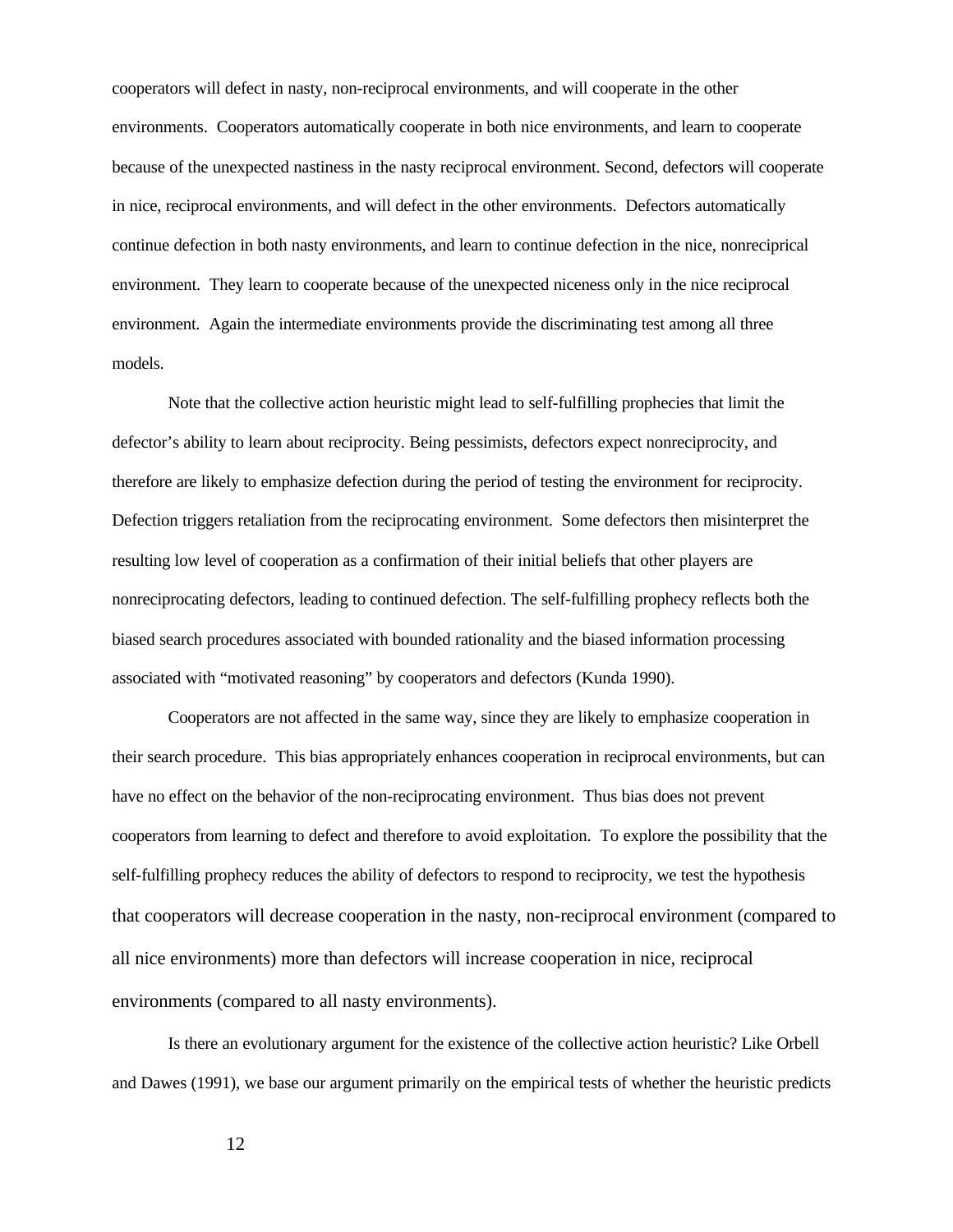behavior. However, we also speculate that evolutionary pressures contributed to the development of specialized cognitive mechanisms required to recognize complex patterns of reciprocal behavior in group situations. The importance of reciprocity for cooperation, combined with the bewildering complexity of strategic environments that can be encountered in groups, make reciprocity-recognition a primary candidate for specialized cognitive circuits similar to those designed to detect violations of social contracts (Barkow, Cosmides, and Tooby 1992). The introspection-based cue provided by first-round play in repeated games suggests one potential trigger to bring this special reciprocity recognition procedure into play. In combination, we speculate that these specialized mechanisms produce results that are "*better than rational*: that is, they can arrive at successful outcomes that canonical general-purpose rational methods can at best not arrive at as efficiently, and more commonly cannot arrive at all." (Cosmides and Tooby 1994: 329)

In sum, the collective action heuristic predicts that behavior changes only when surprise occurs and subsequent learning confirms the need to change expectations and behavior. Cooperators will defect only when they encounter the Hobbesian world, while defectors will eventually cooperate only in the Millsian world. Cooperators will continue to cooperate in the altruist world out of ignorance, just as defectors will fail to cooperate in the nasty but reciprocal world out of ignorance. If the effects are symmetrical, the average gains and losses will not necessarily favor cooperators or defectors. If the selffulfilling prophecy is true, on the other hand, the resultant asymmetrical effect would stack the deck in favor of cooperation. Cooperators will gain the full benefits of cooperation in reciprocal environments while still avoiding exploitation, while defectors will gain less than full benefits of cooperation.. The experimental results should shed some light on the existence and potential magnitude of this advantage.

#### **Social Structures, Institutions, and Bounded Rationality**

Given the difficulties involved in developing and maintaining cooperative solutions solely through the strategic choices of individuals, the study of collective action has focused on the critical role of social structures and governing institutions in fostering cooperative solutions. In our experiments, we investigate two scenarios that demonstrate how such social structures and institutions interact with the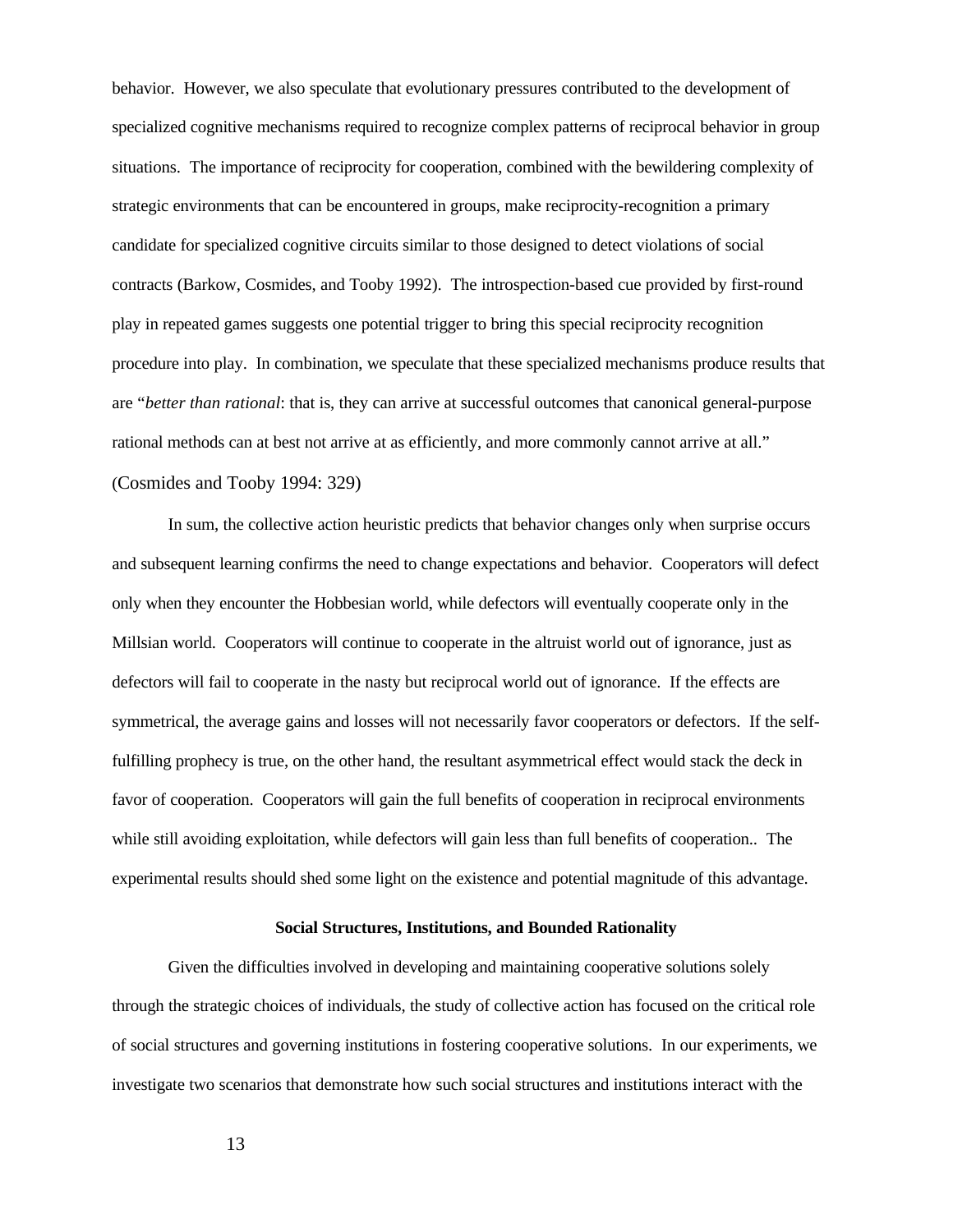strategic environment and the collective action heuristic in unexpected ways.

# **Social Structures Shape Past Experience**

The first scenario explores the hypothesis that past experience in reciprocal environments enhances cooperation. Putnam argues that the gradual accumulation of experience with reciprocity in choral societies and other voluntary organizations developed social capital in Northern Italy, and that the demise of voluntary organizations may be undermining social capital in the United States (Putnam 1993, 1995). The argument extends Axelrod's (1984) conjectures about the importance of social structures that cluster nice, reciprocating strategies in order to accelerate the evolution of cooperation. In our experimental context, the implication is that a subject's level of cooperation will be higher after exposure to nice, reciprocal environments.

Our experiments can test only the short-term impact of experiences on subjects' willingness to cooperate, which we assume reflects the adaptation of subject heuristics across games rather than the evolution of heuristics over long periods of experience. Specifically, we analyze levels of cooperation in test games that occur after two games played in one of the four initial strategic environments. We focus on how past experience shapes current behavior in the two critical test environments-- altruist and exploration-- that represent intermediate levels of social capital in which the collective action heuristic predicts that cooperators and defectors, respectively, fail to pursue their own self interest. We will first test Putnam's implicit prediction that a subject's cooperation in any environment increases after exposure to nice, reciprocal environments. Extending Putnam's prediction for our experimental settings, Hobbesian pasts will depress cooperation, Millsian pasts will increase it, and the intermediate states will bring some intermediate level of cooperation.

The optimal response model, on the other hand, would predict that experience in previous contexts would not interfere with learning in the current environment. Subjects will cooperate in the exploration environment and defect in the altruist environment due simply to the respective presence and absence of reciprocity. The myopic model might suggest that past niceness would have a minor influence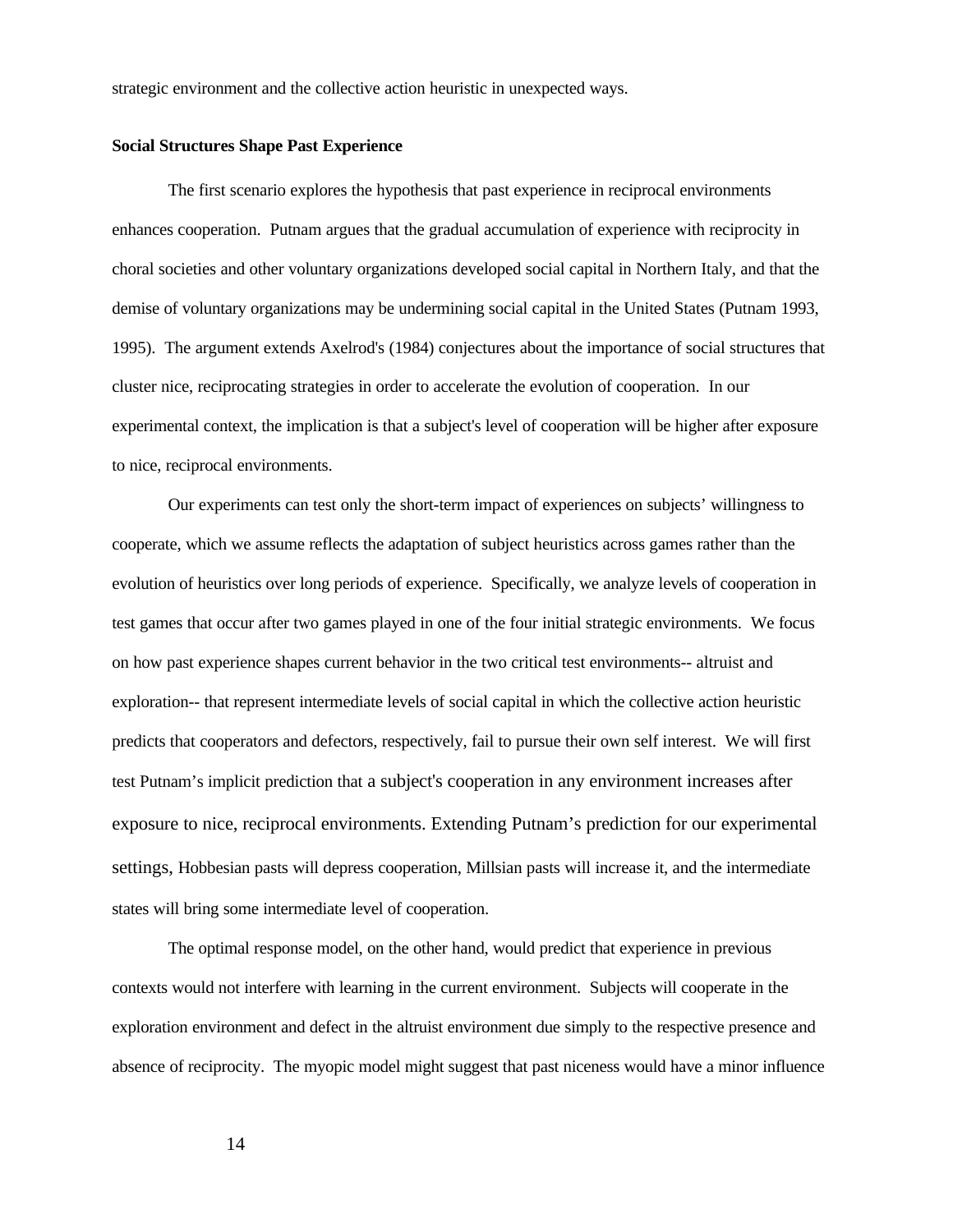compared to current niceness, so cooperation would be slightly higher among those from nice pasts and slightly lower for those from nasty pasts. Given the importance of the initial observations of the current game in the myopic model, however, cooperation will still be much lower in the nasty exploration environment than in the nice altruist environment.

Finally, the collective action heuristic assumes that past reciprocity would only affect behavior among subjects "*pre"-surprised* by the level of past niceness. A nasty past would produce a pre-surprise for cooperators, while a nice past would produce a pre-surprise for defectors. In both cases, pre-surprise should trigger search for reciprocity in the previous environment, and initial expectations can either be *reconfirmed* or *disconfirmed*. Reconfirmation should strengthen initial expectations, while disconfirmation should moderate them. Thus nasty, reciprocal environments in the past reconfirm the initial reciprocity beliefs of cooperators, leading to higher current expectations of reciprocity. Nasty nonreciprocal environments disconfirm cooperators' beliefs and lead to lower expectations of reciprocity. Similarly, the reconfirmation from nasty, non-reciprocal environments in the past lead defectors to decrease expectations of reciprocity in current games, while the disconfirmation from nice, reciprocal environments lead defectors to increase expectations. The testable hypothesis is that past reciprocity will make a difference in test game behavior for only pre-surprised subjects. *Reconfirmed* cooperators will exhibit higher levels of cooperation than *disconfirmed* cooperators in both test games. *Reconfirmed*  defectors will exhibit lower levels of cooperation than *disconfirmed* defectors in both test games. But due to limitations from the self-fulfilling prophecy, pre-surprised defectors may be less responsive to past reciprocity than would pre-surprised cooperators.

Nice pasts for cooperators and nasty pasts for defectors should lead to no search, and therefore the testable hypothesis is past reciprocity should not affect the behavior unsurprised subjects in the test games. Defectors from nasty pasts should defect, and cooperators from nice pasts should cooperate, in both the exploration and the altruist test games.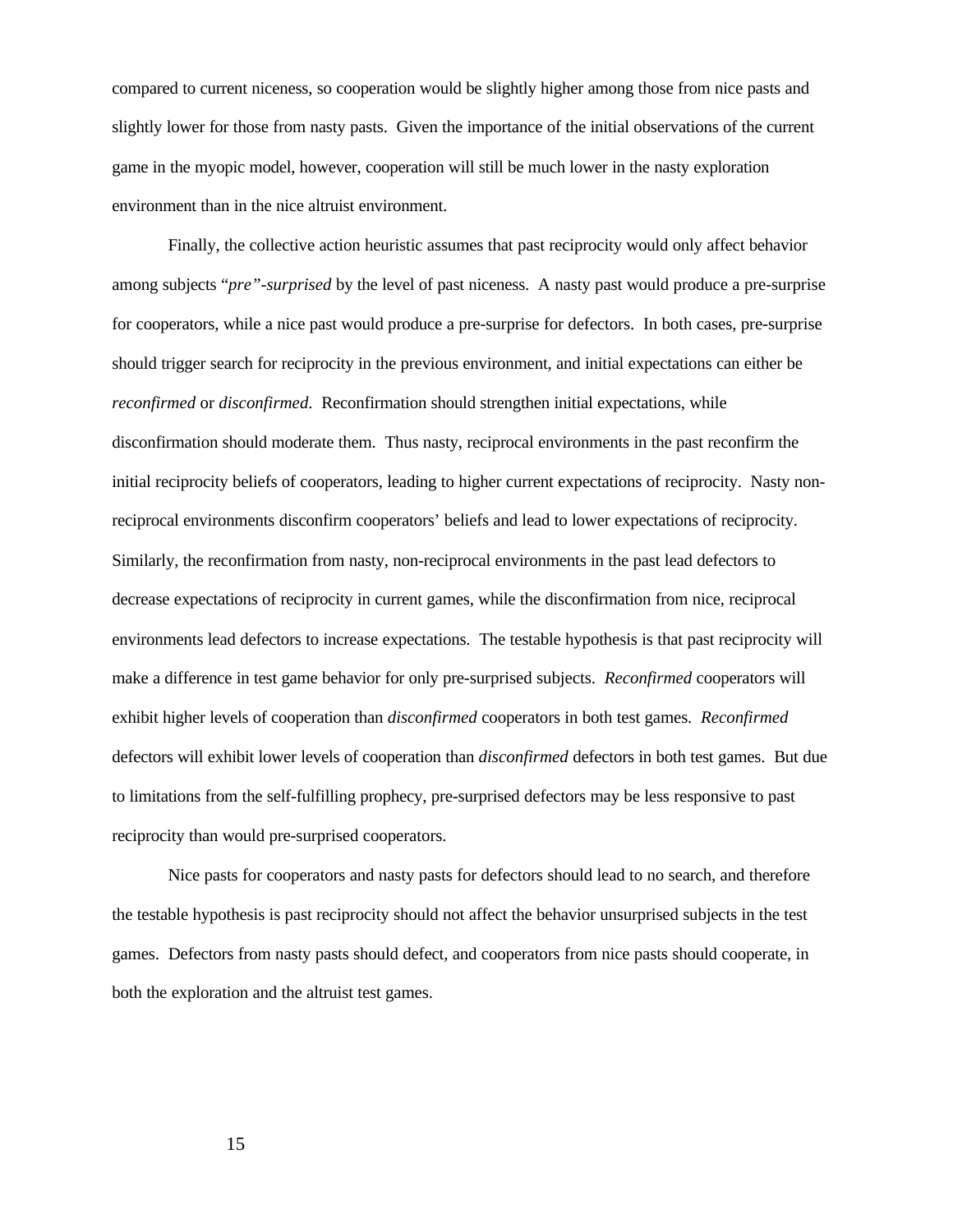# **Institutions Reshape Incentives to Cooperate**

The second scenario explores the common condition of partial deterrence in which institutions are created to support cooperation, but the incentives fall short of the full Hobbesian power needed to counterbalance the temptation to free ride. Thus the reciprocity of the strategic environment is still critical in determining the relative advantage of cooperation versus defection for the subject. The critical question for us is whether partial deterrence enhances or diminishes the ability of reciprocity to increase cooperation.

Two theoretical perspectives lead to very different answers to this question. Since penalties reduce the temptation payoff and hence the discount factor necessary to maintain cooperation in repeated games, Axelrod's (1984) approach would suggest that even partial deterrence should enhance the likelihood that cooperation could be sustained. The greater the reduction in the temptation payoff, the more effective that TFT-like strategies should be in sustaining cooperation. We test the Axelrod hypothesis that the level of cooperation by subjects will increase with penalty, and the increase will be greatest in reciprocal environments.

The heuristic perspective, on the other hand, suggests that the imposition of external institutions and penalties may reframe social dilemmas and therefore decrease the relevance of the collective action heuristic. For example, a penalizing institution can reframe the collective action problem in a way that causes citizens to avoid the difficulty of testing for reciprocity and behaving accordingly, since they can rely instead on the penalty institution to induce cooperation (Taylor 1987). Penalties may shift decisionmaking modesd to self-interested calculations rather than to collective action heuristics, particularly when an intrusive monitoring system destroys other bases of cooperation (Miller 1992). Tenbrunsel and Messick (1999) found that the introduction of weak sanctioning systems actually lowered cooperation in laboratory social dilemmas designed to test this hypothesis, although strong sanctions produced the highest level of cooperation. The authors argue that the sanctioning system elicited a "business orientation" in which the size of sanction is the only thing that matters.

By extension, penalizing institutions that have positive effects in a Hobbesian world will be less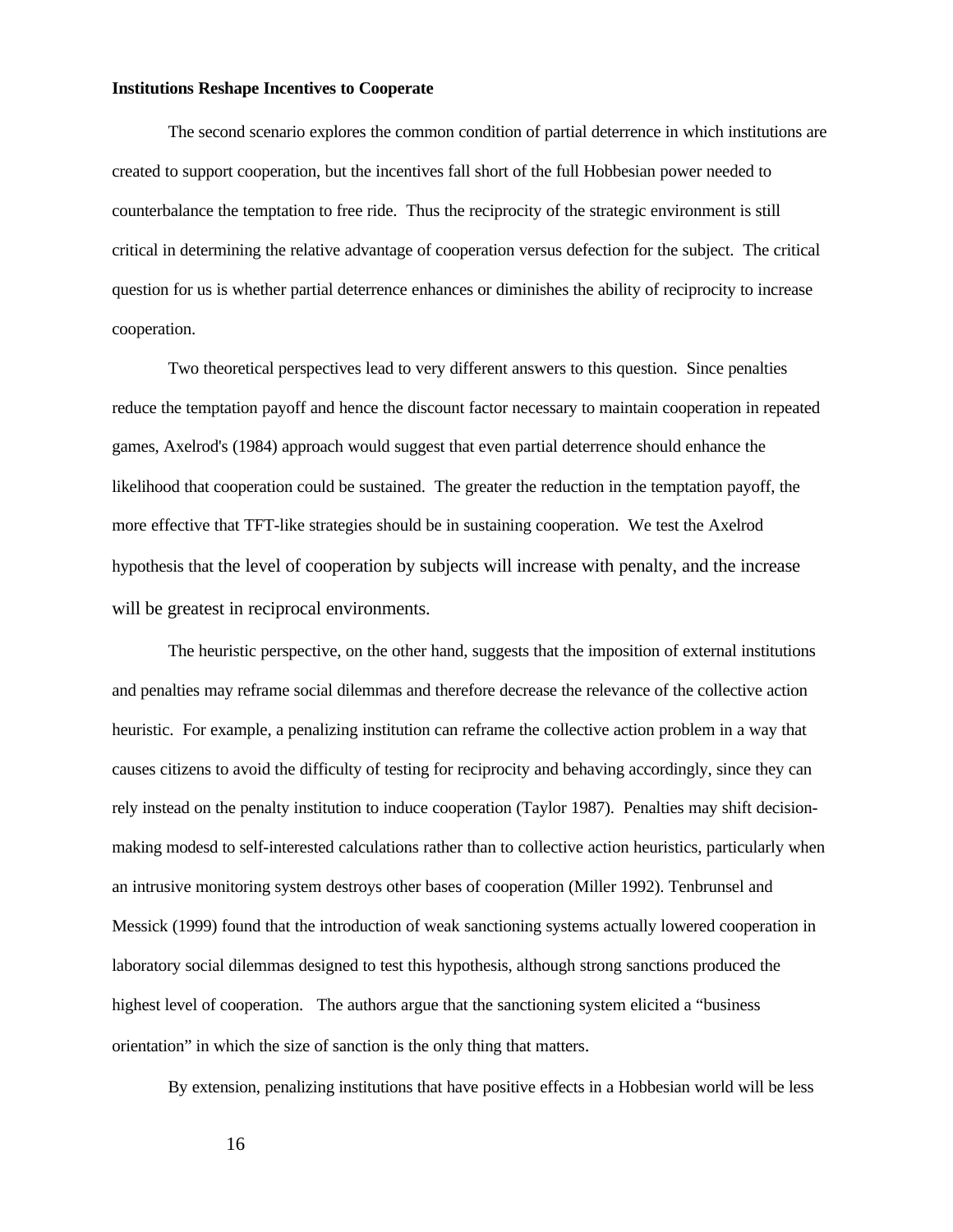effective in a Millsian world, and may actually be counterproductive. We test the hypothesis that higher punishments increase the level of cooperation in settings of low reciprocity, but the increase is smaller and may even be negative in settings of high reciprocity.

Our experiment tests the effect of partial deterrence institutions with expected punishments ranging from zero to 1/2 of the level necessary to fully deter free riding. To focus on the interaction between penalties and reciprocity we do not vary niceness in this experiment. Instead, we use an intermediate level of niceness (3 cooperators in the first round) to ensure that both cooperators and defectors have some surprise, and hence are likely to search at some modest level for reciprocity.

The self-fulfilling prophecy hypothesis suggests that the interaction of penalties and reciprocity will affect cooperators more than defectors. If cooperators achieve relatively higher levels of cooperation than defectors in reciprocal environments when penalties are not present, cooperators should also exhibit a greater drop in cooperation if penalties minimize the influence of the collective action heuristic. Higher penalties divert attention and undercut the influence of introspection, potentially leading to significant drops in levels of cooperation for cooperators. The asymmetrical hypothesis to be tested is that: penalties will have a more positive effect on the cooperation of defectors than of cooperators, particularly in reciprocal environments.

Note that the alternative models predict no interaction between penalties and reciprocity. The optimal response model would expect no effect of penalties as long as the expected penalty is insufficient to alter the advantage of defection in non-reciprocal environments. On the other hand, the myopic approach emphasizes obvious signals, so knowledge about penalties are is likely to increase expectations about cooperation, leading to increased cooperation in all environments.

## **Experimental Design**

The 3 main experiments reported here are based on a repeated 8-person public good dilemma designed to measure the subjects' level of cooperation under different levels of niceness and reciprocity. We conduct the experiment via computer, allowing us to present the "bare-bones" of the strategic situation without the rich institutional, informational, and social contexts that often support cooperation in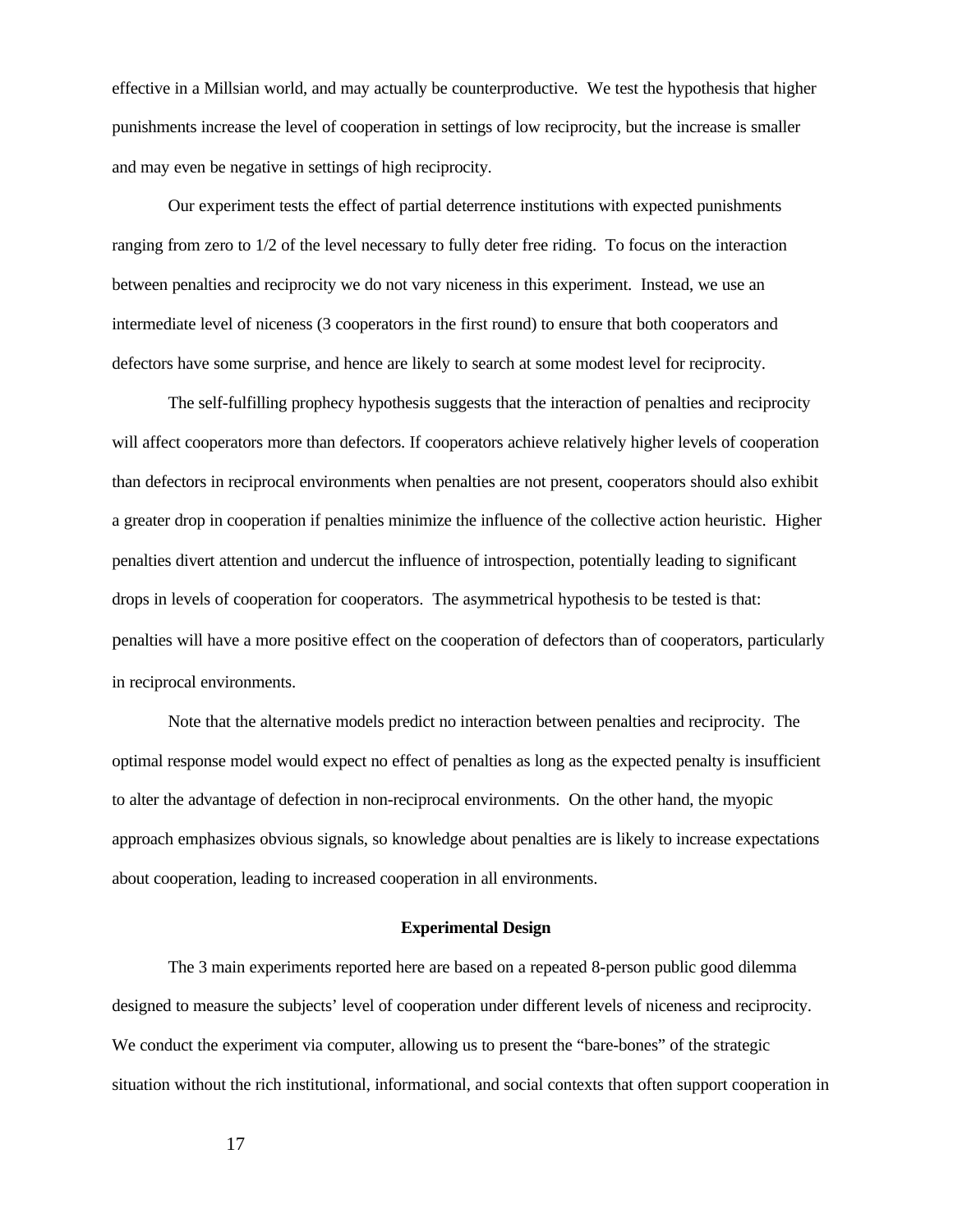the real world. Subjects were told that the computer randomly linked them to 7 other students in the large groups who participated simultaneously, but each subject was actually randomly assigned to a strategic environment composed of 7 simulated players. The instructions presented to subjects are summarized in the Appendix. Subjects were drawn from the Political Science Department subject pool, and earned credit in lower-division Political Science courses for participation. Students participated in only one experiment per student.

In the baseline social dilemma used in all experiments, the subject and 7 other (computersimulated) players are each given a hypothetical \$25.00 initial endowment.<sup>3</sup> In every round, the subject makes a dichotomous choice to "invest" (cooperate) or "not invest" (defect) \$4.00 in the group project (public good). The total contribution is then doubled and each subject receives 1/8 of the resulting amount. The net gain if all cooperate is  $$8-\$4 = \$4$ , and the net gain if no one cooperates is zero. As in the N-person prisoner's dilemma, defection is the dominant strategy if the game is played only once, ensuring a payoff \$3 greater than cooperation regardless of the number of others who cooperate. The game is repeated for a minimum of 16 and maximum of 25 rounds, and ends with a .25 probability per round from 16-24 or is terminated at 25. Subjects were not told in advance when the game would end to minimize the end-game effects.

The strategic environment experiment to test the basic predictions of each model and social structure experiment to test the predictions about past experience are conducted simultaneously (N=224). As discussed above, the 2 (nice/nasty) X 2 (reciprocal/non-reciprocal) manipulation of the strategic environment is the basis for all experiments. Subjects play three consecutive games. The first two games have identical strategic environments, and the last game changes to either the altruist or exploration environment. The strategic environment experiment analyzes subject behavior in the first game played. The 2 (nice/nasty) X 2 (reciprocal/non-reciprocal) X 2 (exploration/altruist) social structure experiment tests H7 and H8 by looking at analyzes the effect of the strategic environment in the first two games on subject behavior in the exploration and altruism conditions of the third game.

In the partial deterrence experiments, subjects  $(N=144)$  are randomly assigned to non-reciprocal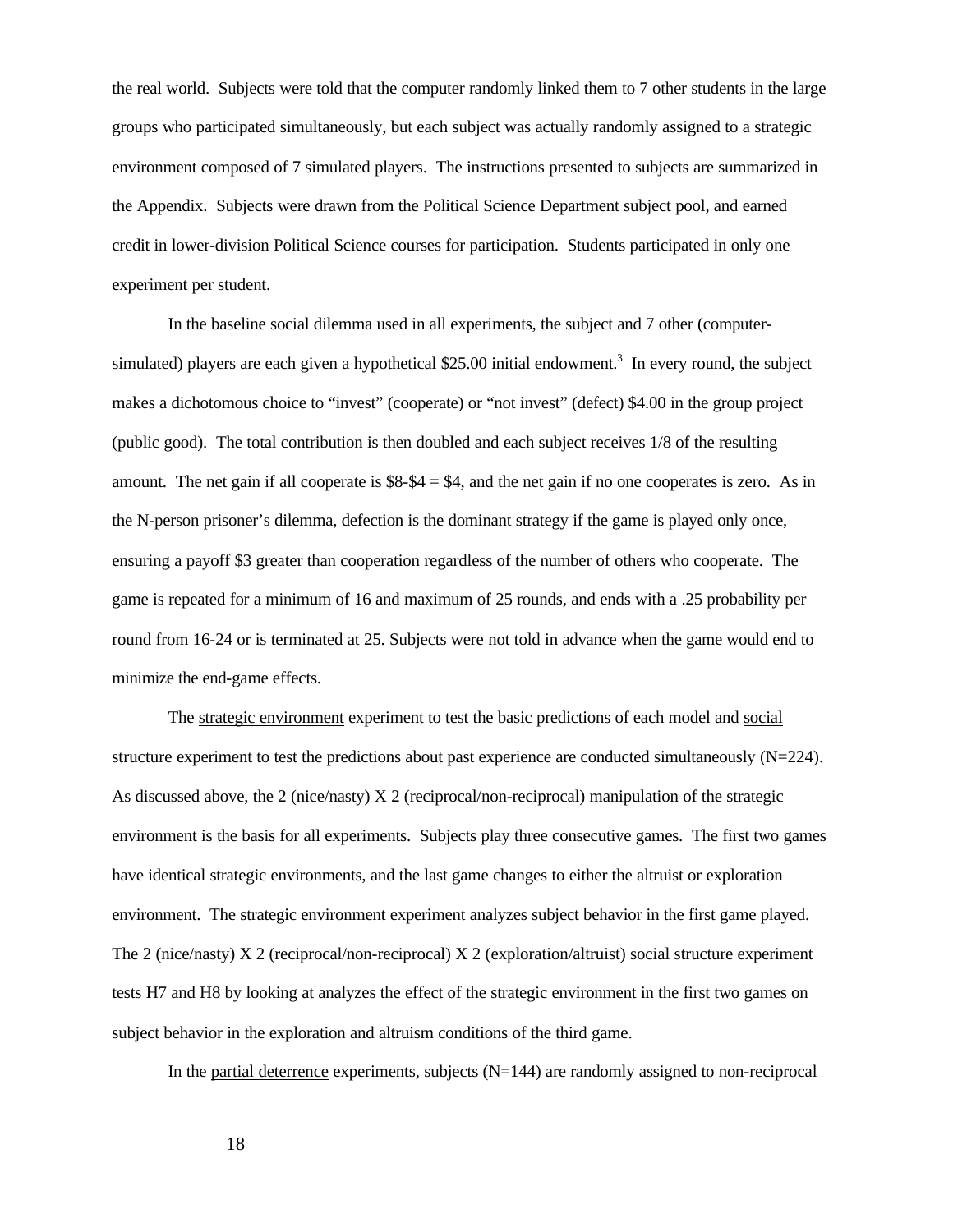or reciprocal strategic environments, and play three consecutive games in the assigned environment. To focus on the interaction between reciprocity and deterrence, we hold the level of niceness at a middle level of 3 cooperators in all games, as noted previously. In the first game, fixed penalties are randomly assigned to each subject in amounts of \$.10, \$1.00, and \$2.00 with 50% detection probability. The second game is the random amount experiment in which the amount of penalty is randomly assigned from a uniform range [0, \$2.00] divided up into \$.10 intervals, with detection probability fixed at 50%. The third game is the random probability experiment in which the probability of receiving a \$3.00 penalty is randomly selected from a [0, .5] range divided into .05 intervals. ANOVA tests do not indicate any order effects, so we focus our discussion on the more informative random amount and random probability games.

#### **Results**

We analyze the percentage of cooperative choices made by subjects in rounds 2-16 as the dependent variable.<sup>4</sup> The first round is omitted because that choice is made before the subject receives any information relevant to the experimental condition. We use this first choice as a measure of initial predisposition to classify the subject as a cooperator or defector.

# **The Strategic Environment Experiment: Surprise Alters the Effects of Niceness and Reciprocity on Cooperation**

The 2(reciprocity) x 2(niceness) x 2(cooperators) ANOVA analysis of the strategic environment experiment indicates significant main effects of reciprocity  $(F[1,215]=17.14, p<.001)$ , niceness  $(F[1,215]=10.20, p<.001)$ , and cooperators  $(F[1,215]=69.87, p<.001)$ . These results are consistent with the common prediction of all models that the mean level of cooperation (averaged across cooperators and defectors) is always higher in the nice, reciprocal environment (48%) than in the nasty, non-reciprocal environment (22%).

However, ANOVA also reveals a significant 2-way interaction between cooperators and niceness  $(F[1, 215] = 5.81, p=02)$ , and a less significant 2-way interaction between cooperators and reciprocity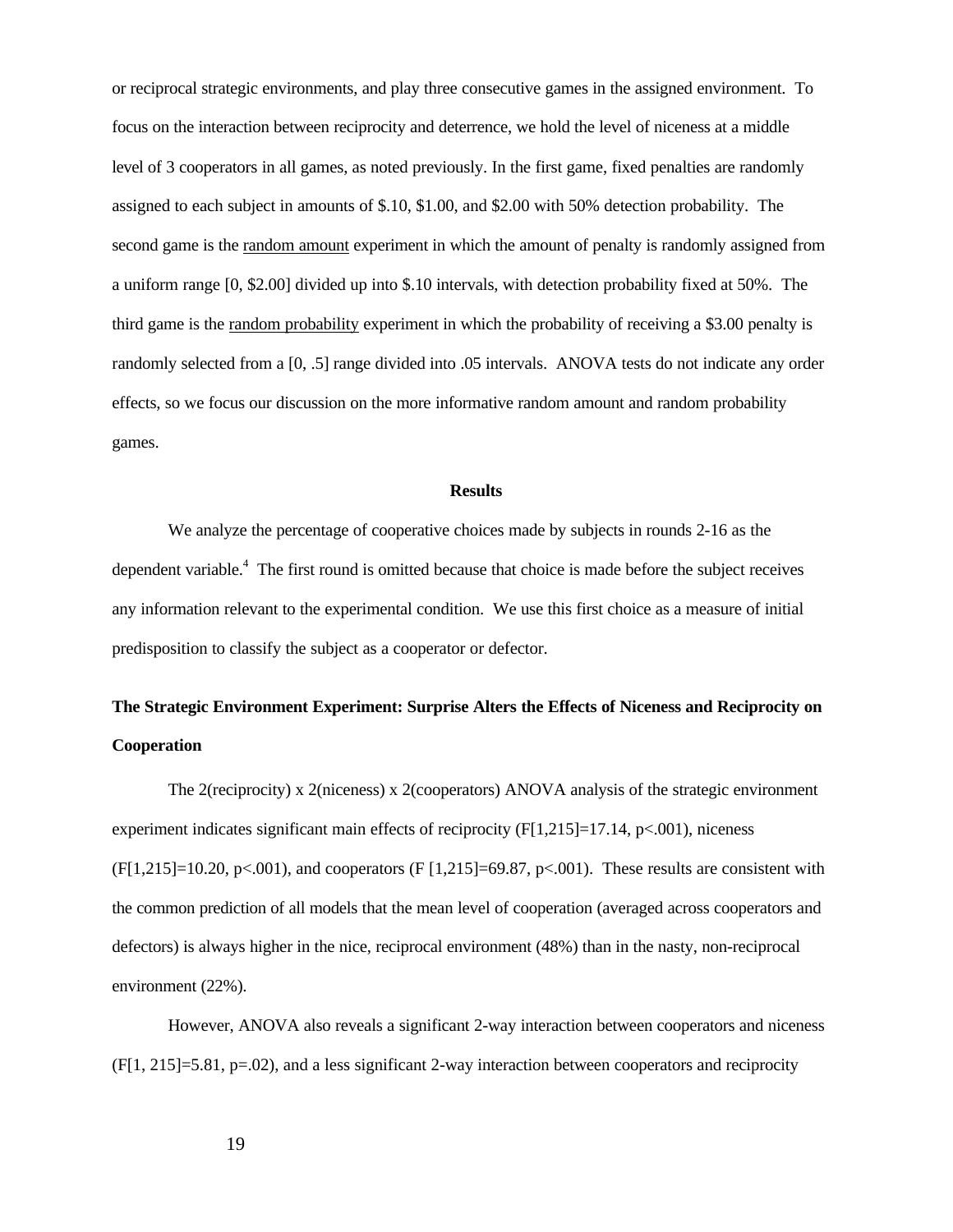$(F[1,215]=3.11, p=.08)$ . In addition, the significant 3-way interaction between cooperators, niceness, and reciprocity  $(F[1,215]=4.02, p=.05)$  indicates that the effects of each dimension of the strategic environment are non-additive and contingent both on the subjects' initial predisposition and the value of the other strategic dimension. The 3-way interaction rules out both the myopic model and the optimal response model, which would predict only significant main effects for niceness and for reciprocity, respectively.

To better interpret the results, Figure 1 presents the levels of cooperation observed in each of the four experimental conditions for first-round cooperators and defectors. The reciprocal and non-reciprocal environments are indicated on the horizontal axis. Lines indicate nice and nasty conditions, with dotted lines indicating the results for surprised cooperators in nasty environments and surprised defectors in nice environments.

The evidence in Figure 1 is most consistent with the collective action heuristic. The differences in slopes indicate that the effect of reciprocity differs substantially across all environments. As hypothesized by the collective action heuristic, reciprocity has its greatest effect on surprised cooperators in nasty environments (57-26=31% difference between reciprocal and non-reciprocal environments) and surprised defectors in nice environments (29-18=11% difference). The small effect on surprised defectors in comparison to surprised cooperators also supports the self-fulfilling prophecy hypothesis. The smaller difference due to reciprocity in the nice or "no surprise" conditions for cooperators (31% difference in nasty vs. 10% difference in nice) and nasty "no surprise" conditions for defectors (11% in nice vs. 5% in nasty) respectively suggests reciprocity recognition occurs primarily in strategic environments that violate initial expectations.

Niceness produces the largest difference for cooperators in the non-reciprocal condition (56- 26=30% difference between nice and nasty conditions), suggesting that cooperators fail to learn about the potential for exploitation, but still retaliate against defection. On the other hand, the null impact of niceness on defectors in non-reciprocal environments shows that defectors are willing to exploit. Because they are not searching for reciprocity, a substantial proportion of both unsurprised defectors in the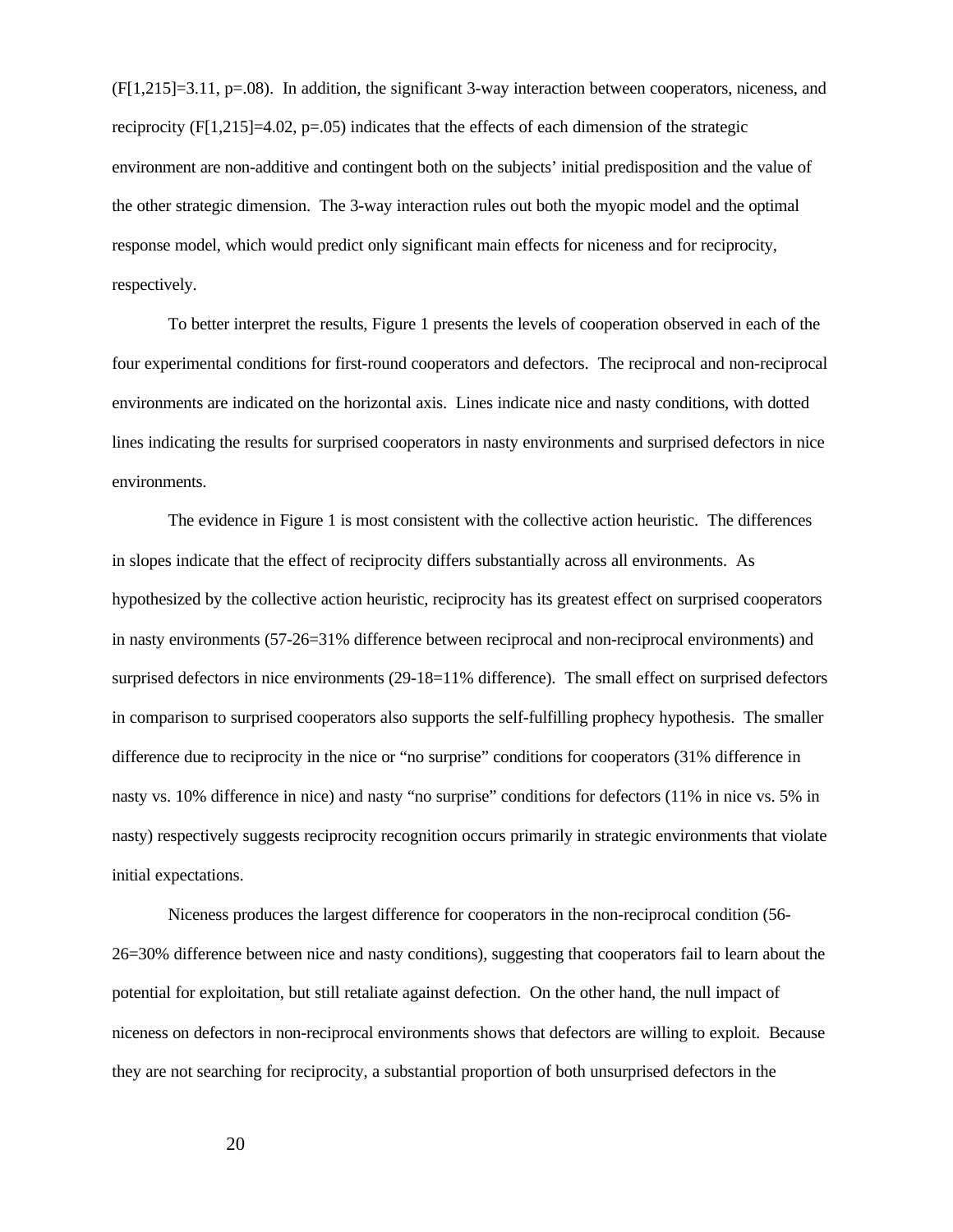reciprocal condition and unsurprised cooperators in the non-reciprocal condition adopt individually nonoptimal strategies.

#### **The Social Structure Experiment: Experience Induces Asymmetric Adaptation**

We next consider the impact of past niceness and reciprocity on cooperation in altruist and exploration environments encountered by subjects in the third game. On average, cooperation was slightly higher in the third game than in the comparable first-round games, so there was no observed dropoff in cooperation from repeating separate games of the sort that has been noted in long continuing games.

The 2(past reciprocity) x 2(past niceness) x 2(cooperators) x 2(test game) ANOVA analysis confirms a significant main effect for initial (first game) cooperators<sup>5</sup> (F[1,207]=24.05, p<.001) and past reciprocity (F[1,207]=4.67, p=.03), but not of past niceness (F[1,207]=.62, p=.43) or test game  $(F[1,207]=1.09, p=.31)$ . However, significant 2-way interactions between cooperators and the test game  $(F[1, 207] = 4.07, p = .03)$ , and between past reciprocity and the test game  $(F[1, 207] = 12.17, p < .001)$ indicate that the effects of cooperators and reciprocity are different in each test game. These interactions, combined with two marginally significant 3-way interactions-- initial cooperation, past reciprocity, and past niceness (F[1,207]=3, p=.09); and past reciprocity, past niceness, and test game (F[1, 207]=3.93, p=.05)-- are more consistent with the asymmetric predictions of the collective action heuristic than the linear predictions about niceness and reciprocity based on Putnam.<sup>6</sup> None of the other interaction terms were significant. Given the highly significant interaction between past reciprocity and test game, we illustrate the impact of reciprocity separately in each test game in Figures 2 and 3.

**The Altruist Game.** The significant main effect of past reciprocity is evident in the altruist game (Figure 2), where the upward-sloping lines for all conditions support the positive effect of past reciprocity on cooperation hypothesized by Putnam. Even in this game, however, the *pre-surprised* cooperators (those from nasty pasts) and *pre-surprised* defectors (those from nice pasts) are the most responsive to the polarizing effect of past reciprocity, consistent with the collective action heuristic hypothesis that past surprise motivates learning about past reciprocity. By far the greatest difference in cooperation between non-reciprocal and reciprocal pasts occurs for cooperators surprised by nasty pasts (71%-17%=54%),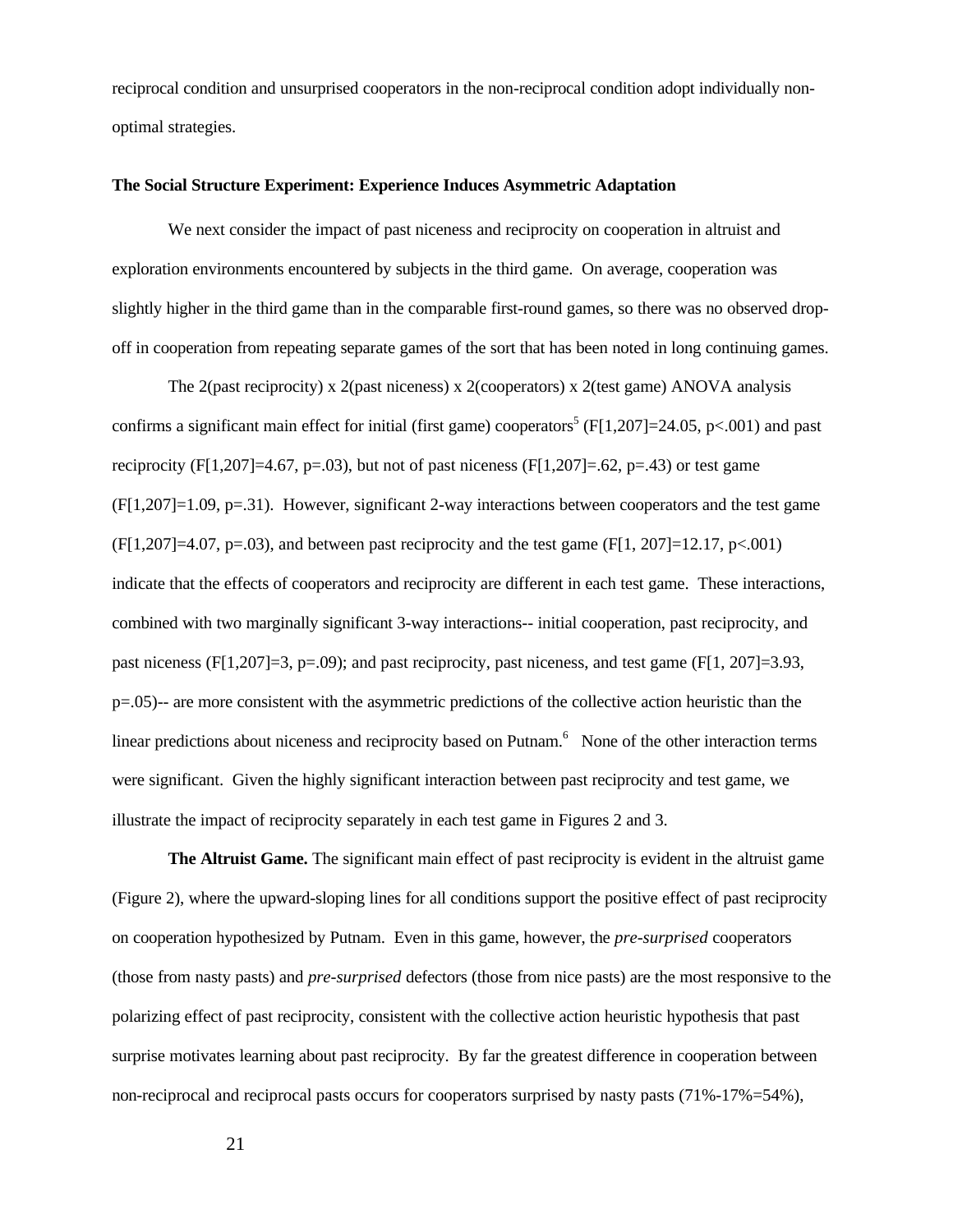with the second greatest difference for defectors surprised by nice pasts  $(41\% - 13\% = 28\%)$ . The large "difference in differences" (54% vs. 28%) for cooperators provides additional support for the selffulfilling prophecy if we assume that the greater impact for cooperators is due to the greater ability of presurprised cooperators to detect the reciprocity in past environments.

In contrast, the difference for unsurprised cooperators (those from nice pasts) was only 57%- 40%=17%, and for unsurprised defectors (those from nasty pasts) only 45%-32%=13%. Even though this responsiveness is smaller in comparison to pre-surprised cooperators and defectors, the response indicates that the effects of past reciprocity are more robust than anticipated in our model. The collective action heuristic assumed that cooperators experiencing nice pasts and defectors experiencing nasty pasts would not have searched past environments to discover the presence or absence of reciprocity, and therefore would not have been affected by it. The first refinement in our model, then, is that surprise increases learning about reciprocity, but lack of surprise does not fully suppress learning.

The extreme responses of pre-surprised cooperators and defectors are consistent with the hypothesis that initial expectations adapt systematically when tests of reciprocity are invoked. Cooperators become more cooperative and defectors less so after games reconfirming expectations about reciprocity, while the opposite occurs when expectations are disconfirmed.

To illustrate this adaptation process, compare the behavior of pre-surprised cooperators and defectors in the altruist test game with behavior the altruist baseline game (Figure 1) that took place before subjects had any previous experience. *Reconfirmed* cooperators (nasty, reciprocal past) increase cooperation to 71% in the altruist test game compared with 57% for cooperators in the altruist baseline game. Similarly, *reconfirmed* defectors decreased cooperation to 13% from 18% for defectors in the altruist baseline game. Conversely, *disconfirmed* cooperators cooperate at only 17% in the test game compared with 57% in the baseline game, strongly suggesting that cooperation depends on expectations rather than a sense of obligation to reciprocate the niceness of altruists. *Disconfirmed* defectors cooperate at 41%, well above the 18% for defectors in the baseline game, suggesting that experience with reciprocity reduces exploitation. The exploration game also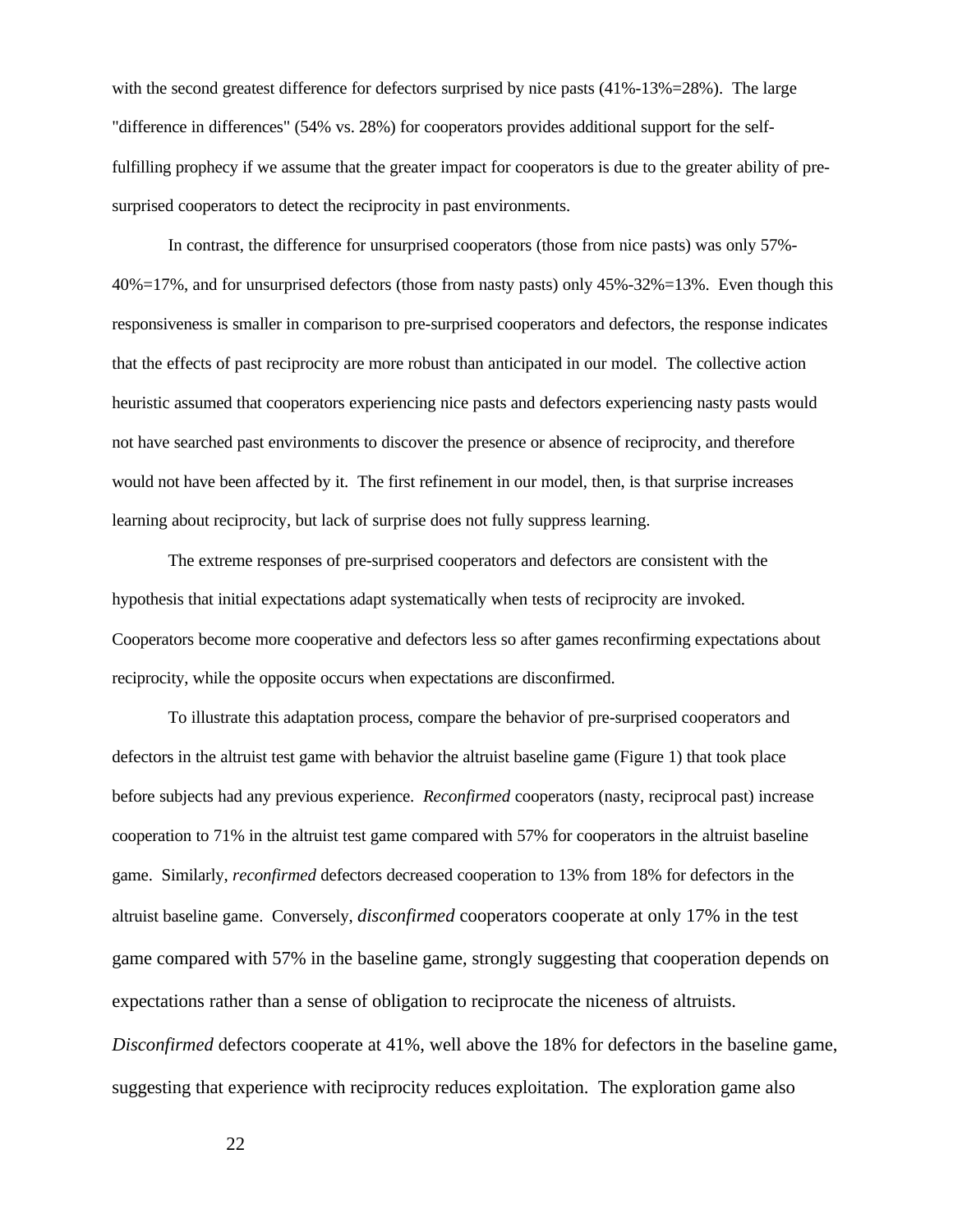supports this hypothesis, although the support is slightly complicated by the disconfirmed cooperator's search process.<sup>7</sup>

**The Exploration Game.** As suggested by the significant interaction between past reciprocity and test game, the results for the exploration test game (Figure 3) illustrate a very different relationship between past reciprocity, niceness, and the ability to discover the presence of current reciprocity. In general, the difference between cooperators and defectors is consistent with the collective action heuristic; cooperators are more likely to take advantage of reciprocity than defectors. One of the four lines in Figure 3 is still consistent with Putnam's predictions about the effects of past experience, but even more supportive of the collective action heuristic: *pre-surprised* defectors exposed to past niceness show a 14% difference due to past reciprocity, increasing cooperation levels from 21% after nice, non-reciprocal environments to 35% after nice, reciprocal environments.

However, the other three lines in Figure 3 all contradict Putnam, and two lines contradict the collective action heuristic as well. Contrary to predictions, pre-surprised cooperators from *nasty* pasts cooperated at higher levels after *non-reciprocal* (76%) than after reciprocal pasts (57%), as indicated by the downward-sloping line for nasty pasts. The nasty pasts for defectors show a similar relationship, which is contrary to Putnam and not anticipated by the collective action heuristic. The nice past for cooperators showed no impact from reciprocity, which is consistent with the collective action heuristic but contradicts Putnam.

The two unexpectedly downward-sloping lines suggest an interesting anomaly: both defectors and cooperators apparently respond to a Hobbesian past with a greater recognition of current reciprocity, and hence achieve the highest respective levels of cooperation (37% for defectors, 76% for cooperators) after experiencing the nasty, non-reciprocal past. Both Putnam and the collective action heuristic wrongly predicted these two levels of cooperation to be as low as or lower than cooperation after the nice, nonreciprocal past. We speculate that this unanticipated phenomenon might suggest a *rebound test effect* in which the frustrating experience in the hopeless Hobbesian world makes cooperators and defectors alike more willing to accept the costs of testing for reciprocity.<sup>8</sup> Rebound testing would presumably depend on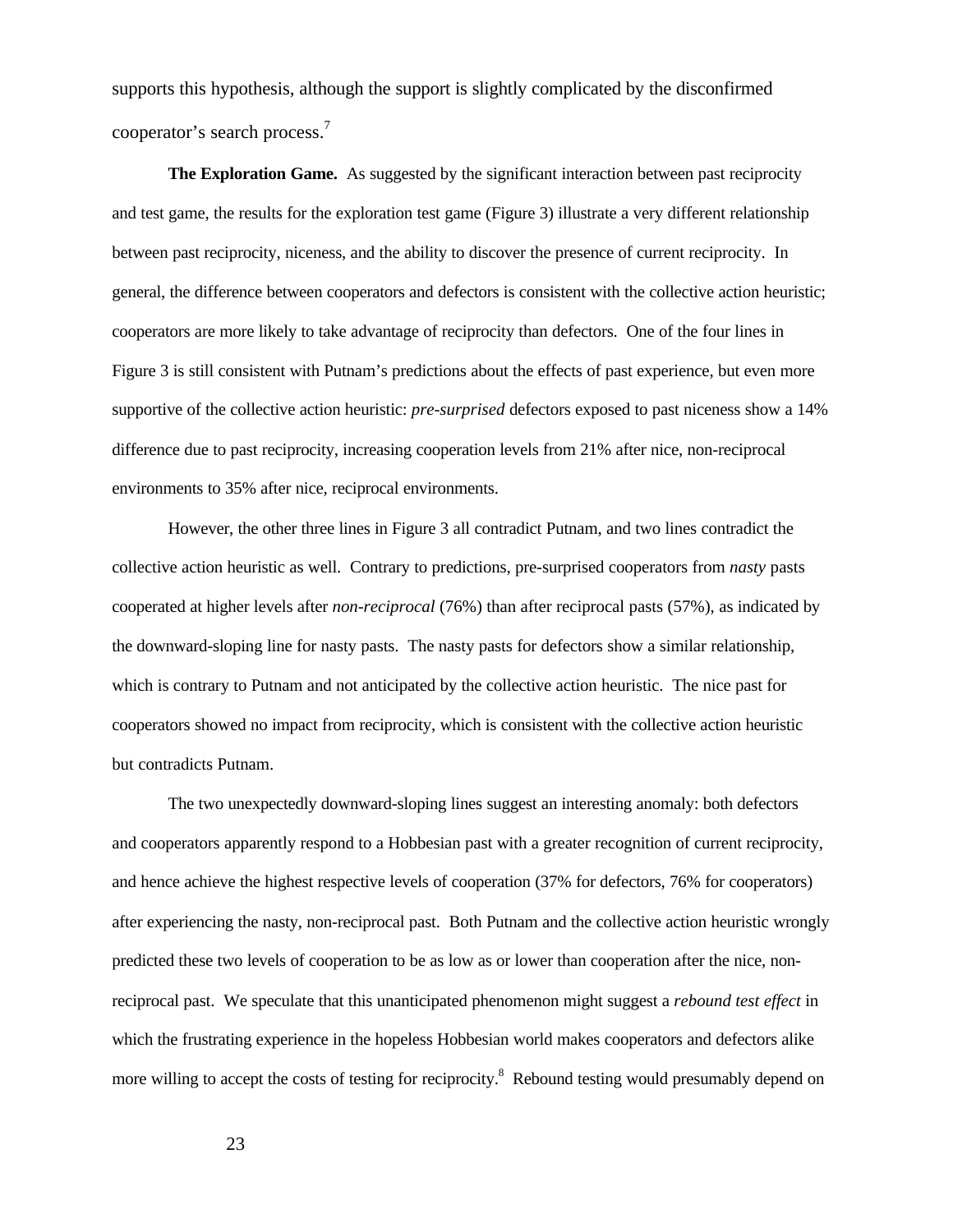expectations formed by subjects prior to the experiments in relatively rich cooperative environments of American universities, and the effect would presumably decline as these prior expectations were eroded.

In summary, we find that past reciprocity increases cooperation for all conditions in altruist environments, as predicted by Putnam. Thus, past experience with reciprocity reduces the need for current reciprocity to maintain cooperation in nice environments, at least in the short run. Consistent with the collective action heuristic, this effect of past reciprocity is greatest for subjects surprised by past experience, although the effect is limited for defectors by the self-fulfilling prophecy. On the other hand, past reciprocity is less important in encouraging successful exploration in nasty, reciprocal environments. Past reciprocity does increase cooperation in exploration environments for pre-surprised defectors, consistent with the collective action heuristic. Most remarkably, however, the dreadful Hobbesian environment that lacks both niceness and reciprocity appears to be the most effective for enhancing successful exploration of reciprocal environments.

This asymmetry creates a greater advantage for the evolution of cooperation than anticipated in either the Putnam or our collective action heuristic: *past experience with reciprocity can make up for a*  lack of current reciprocity in supporting cooperation for both cooperators and defectors, but past *experience in the worst of environments does not reduce the effectiveness of current reciprocity*.

Except for the puzzling rebound effect from past Hobbesian environments, the simple collective action heuristic has proven robust in predicting that pre-surprise enhances the impact of past reciprocity. Furthermore, reconfirmation of initial beliefs generally strengthened initial expectations, while disconfirmation moderated them. The plausible rebound test effect suggests, however, that a more complex model of expectations and adjustments will be necessary to explain behavioral adaptations to the rich possibilities of experiential learning.

# **Experiment 3: Reciprocity and Introspection Alter the Effect of Penalties**

Finally, we consider the impact of partial-deterrence institutions and reciprocity on levels of cooperation. Table 1 reports linear regression results for the penalty amount and probability experiments, with penalty representing the increasing amount of the penalty, probability representing the increasing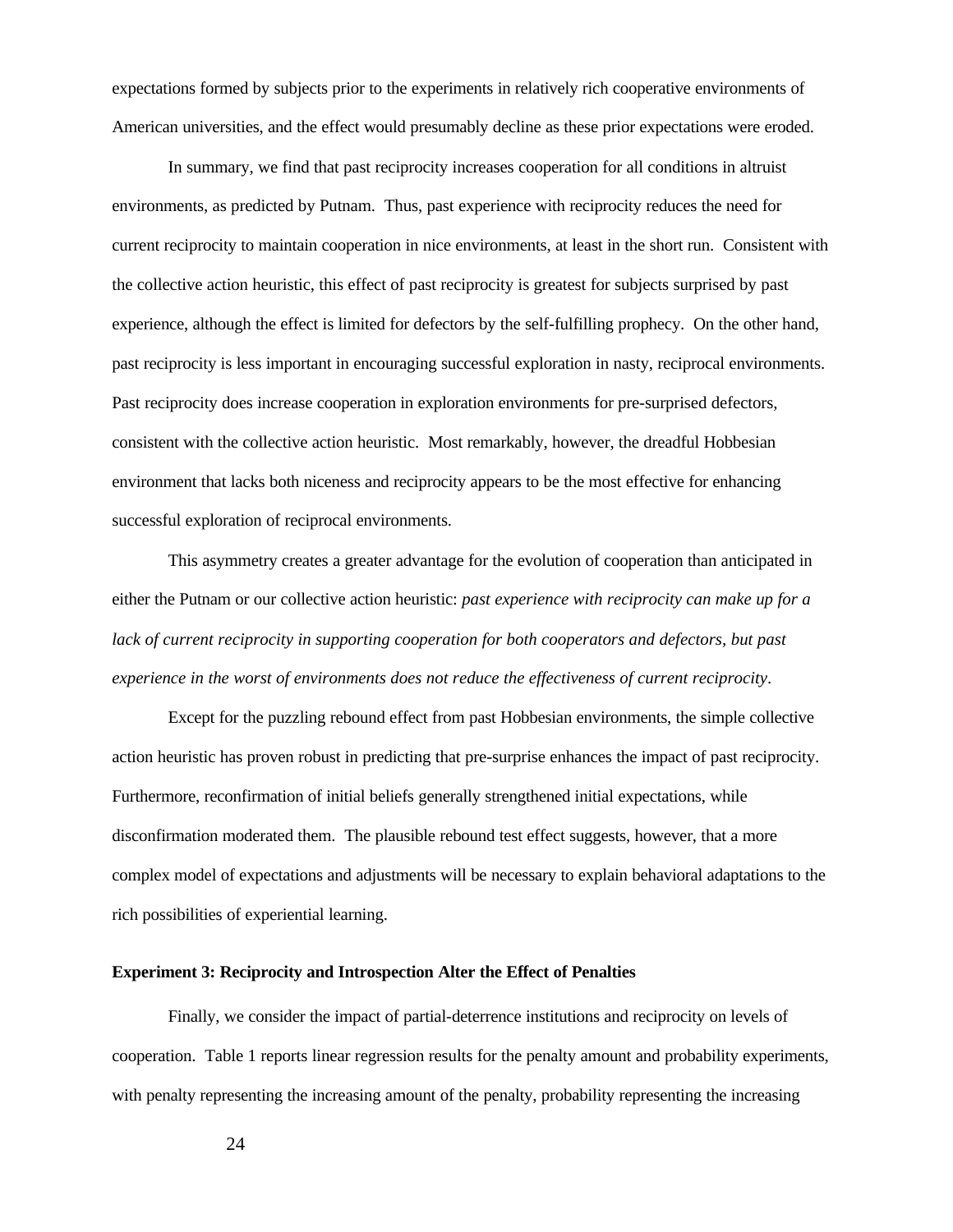probability of detection, and the two dummy variables reciprocity and cooperator representing respectively the presence of reciprocity  $(=1)$  and first-round cooperation  $(=1)$  by subjects. Both models are highly significant (F=9.04, p<.001; and F=12.78, p=.001), and explain 28% and 36% of the variance in cooperation for 144 subjects. The interaction terms including dummy variables allow us to analyze the impact of penalty on cooperation separately for each combination of cooperators and reciprocity (Gujurati 1995). $9^9$ 

We begin with a discussion of the penalty amount experiment, which demonstrates the most interesting relationships between the collective action heuristic, reciprocity, and partial deterrence. Figure 4 illustrates the estimated impact of penalty amounts in a style similar to the previous figures. The line representing each condition combines the effect of all relevant coefficients, and hence calculates the total estimated impact of penalties on levels of cooperation.

# **[Table 1 and Figure 4 about here]**

The results provide clear evidence supporting the heuristic perspective over the proposition that penalties always increase cooperation. First, penalties have their greatest impact on cooperation in nonreciprocal rather than reciprocal environments: the significant *penalty\*reciprocity* coefficient estimates that the presence of reciprocity reduces the overall effect of penalties by an estimated 15% for each dollar of expected penalty when compared with non-reciprocal environments. Figure 4 illustrates that punishments increase cooperation in both non-reciprocal environments, since both lines slope upward. In reciprocal environments, however, punishments increase cooperation at a reduced rate for defectors and *punishments actually decrease cooperation for cooperators.*

The decline in cooperation for cooperators in reciprocal environments supports the asymmetric impact of penalties predicted by the collective action heuristic. The significant *cooperator\*penalty* coefficient corroborates this effect: each dollar of penalty increases cooperation by defectors 15% more than it increases the cooperation of cooperators. The combined effect of reciprocity (-16%) and cooperators ( $-15\%$ ) account for the negative impact (23.4 - 16 - 15% = -7.6% per dollar) of penalties on cooperation for cooperators in reciprocal environments.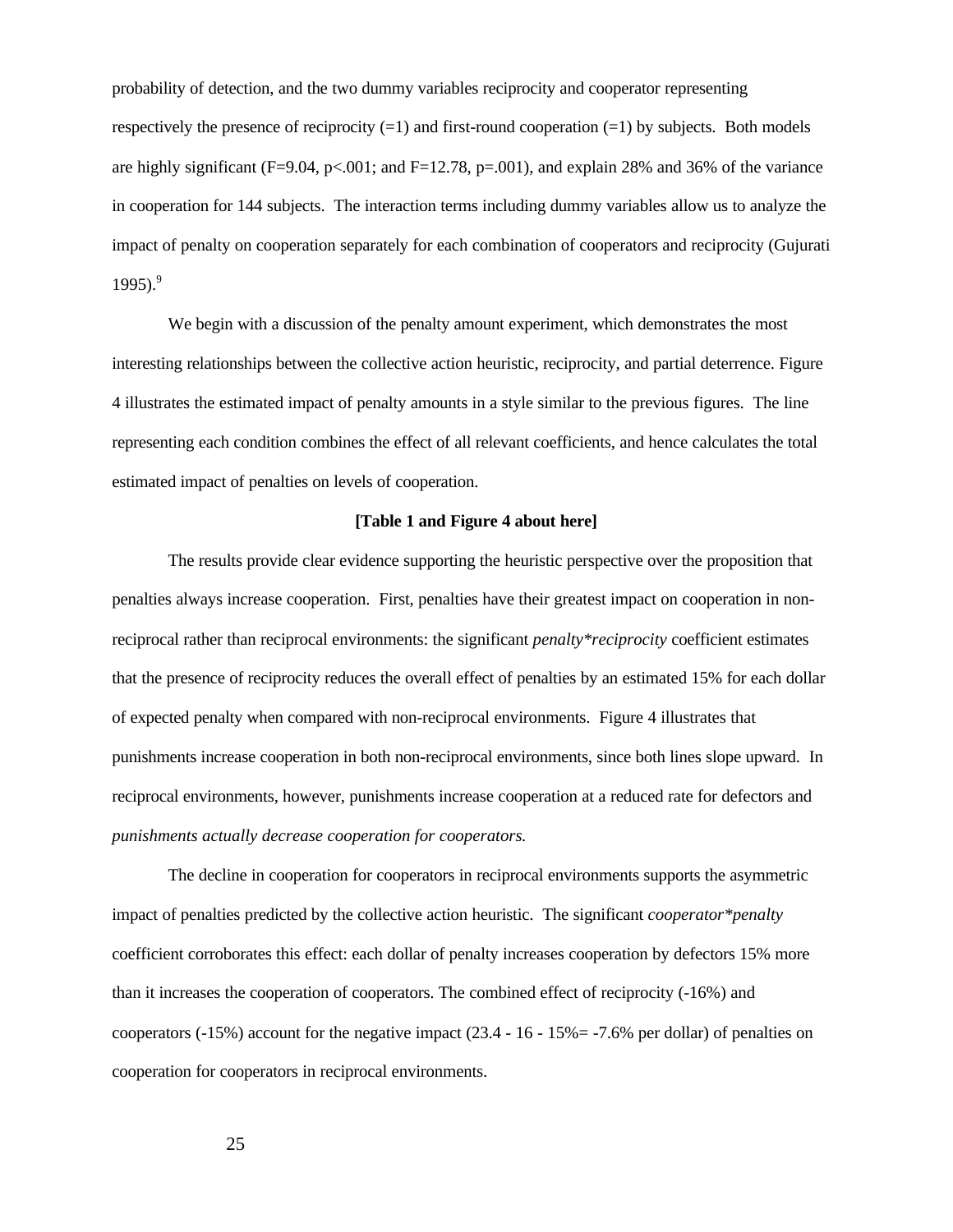In the ideal Millsian environments dominated by cooperators in reciprocal settings, penalty institutions apparently do more harm than good by reducing the effectiveness of reciprocity. As penalties increase for cooperators in Figure 4, the difference in cooperation between reciprocal and non-reciprocal environments drops from 40% at low penalties to less than 10% at the highest level of penalty. At that level, the decay of social capital has reduced the level of cooperation by initial cooperators to the same level achieved by initial defectors responding solely to the presence of penalties in non-reciprocal environments!

On the other hand, even weak penalties are extremely effective in the non-reciprocal Hobbesian environments, particularly for defectors. Defectors cooperate only 18% of the time as penalties approach zero, but increase cooperation to 62% at the highest penalty levels in the experiment. Penalties are also effective among cooperators in non-reciprocal environments and defectors in reciprocal environments. In these cases of intermediate levels of social capital, then, penalties provide effective support for cooperation.

The random probability experiment suggests that the asymmetrical effects of penalty amount do not fully generalize to *expected* penalty, since increasing probability of detection leads to higher levels of cooperation in all conditions.<sup>10</sup> Although the negative directions of the detection probability\*cooperator and detection probability\*reciprocity interactions are consistent with the collective action heuristic, the effects are not significant. The \$3 penalty in the random probability experiment exceeds the highest penalty in the random amount experiment, and apparently is high enough to trigger the full penalty effect on cooperators regardless of the probability of detection. Since the subjects already resent the penalty, the only way to get them to cooperate is to make it obvious that free riders will be caught.

Our results do not rule out the possibility that probabilities also produce asymmetric effects at lower levels of penalty. However, other deterrence studies confirm that experimental subjects (Casey and Scholz 1991) and even business firms (Scholz and Gray 1990) respond quite differently to changes in penalty amounts than they do to probability changes producing the equivalent change in expected penalty. We suspect that the amount of penalty provides a more salient signal to the collective action heuristic than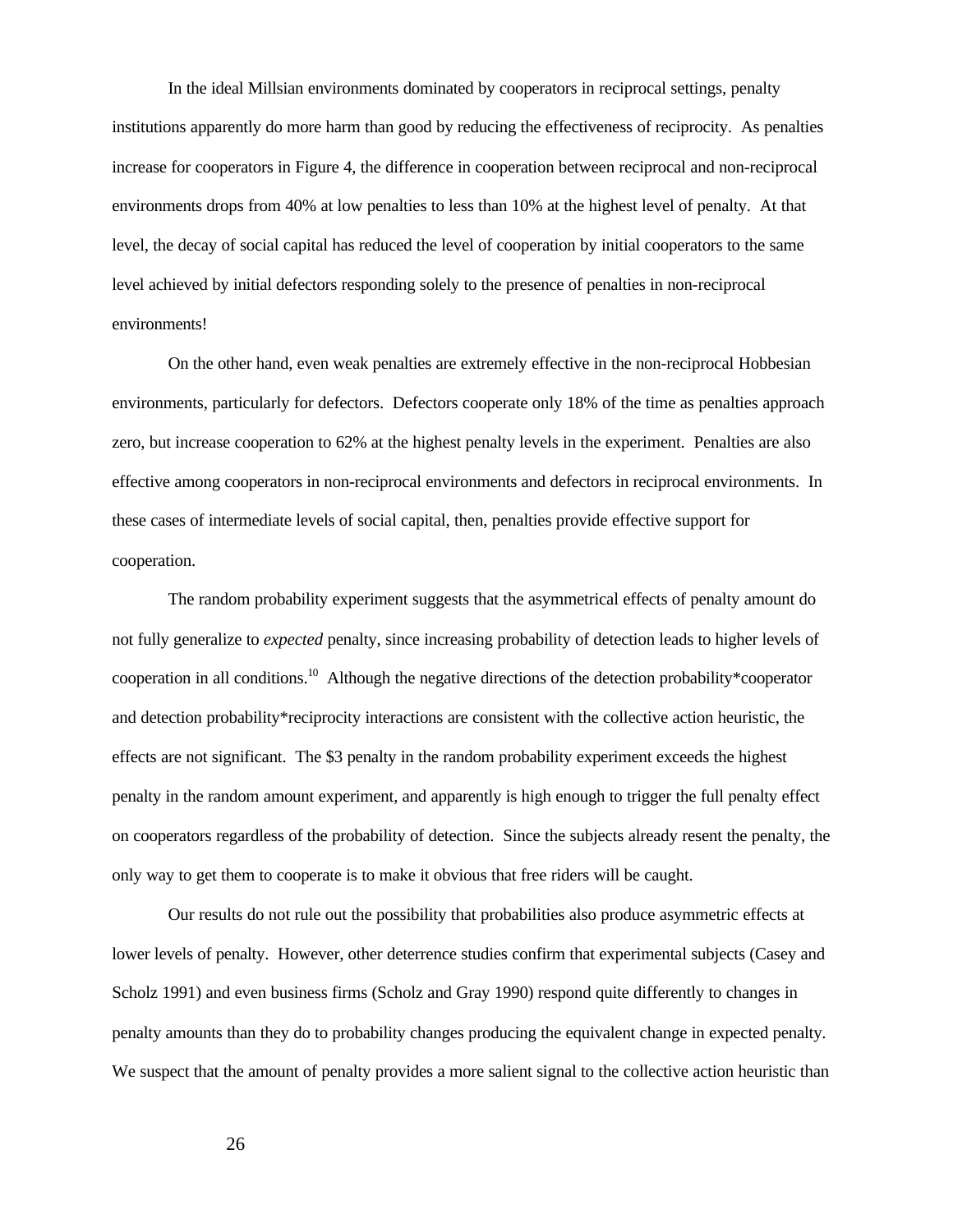does the cognitively more challenging probability of detection (Einhorn and Hogarth 1985), and therefore has the greatest asymmetric effect on cooperators.

#### **Conclusion**

Not surprisingly, the results we report reconfirm the suggestion from evolutionary game theory that Hobbesian societies dominated by nasty, nonreciprocating citizens elicit lower levels of cooperation from experimental subjects than Millsian societies dominated by nice, reciprocating citizens. Thus, the proportion of citizens with heuristic behavior that replicate nice, reciprocal strategies seem to provide one rough indicator of a society's heuristic social capital, with the Millsian society enjoying the highest level.

However, the results also indicate that the collective action heuristic is a better predictor of behavior than the optimal response model in other strategic environments representing different levels of social capital, even in the relatively transparent reciprocal environments used in our experiments. The heuristic reduces the cognitive costs of analyzing complex strategic environments by testing for reciprocity only when the observed number of initial cooperators contradicts reciprocity-based expectations. If the innate capacity to test for reciprocity is as important as other cognitive skills required for exchange relationships that have been sharpened in the evolutionary process (Cosmides and Tooby 1994), these results should hold for the more subtle and less transparent patterns of reciprocity encountered outside our laboratory setting.

If so, several asymmetries in our experimental results that are explained by the collective action heuristic must be accounted for in a complete behavioral theory of collective action:

- a) **Asymmetry in search**: Introspection and surprise-based search prevent cooperators from exploiting nice, non-reciprocal environments, but do not prevent them from cooperating in nasty, reciprocal environments. Conversely, nasty subjects learn to exploit, but fail to learn to cooperate in nasty, reciprocal environments.
- b) **Asymmetry in experience**: Past experience with reciprocity enhances cooperation even when reciprocity is currently absent, while past experience with nonreciprocity does not diminish the ability of current reciprocity to enhance cooperation. This asymmetry provides an additional reason for emphasizing reciprocity as a key factor supporting cooperation.
- c) **Asymmetry in institutions**: Increasing the penalties of enforcement institutions enhances cooperation in non-reciprocal environments, but actually diminishes cooperation among cooperators in reciprocal environments.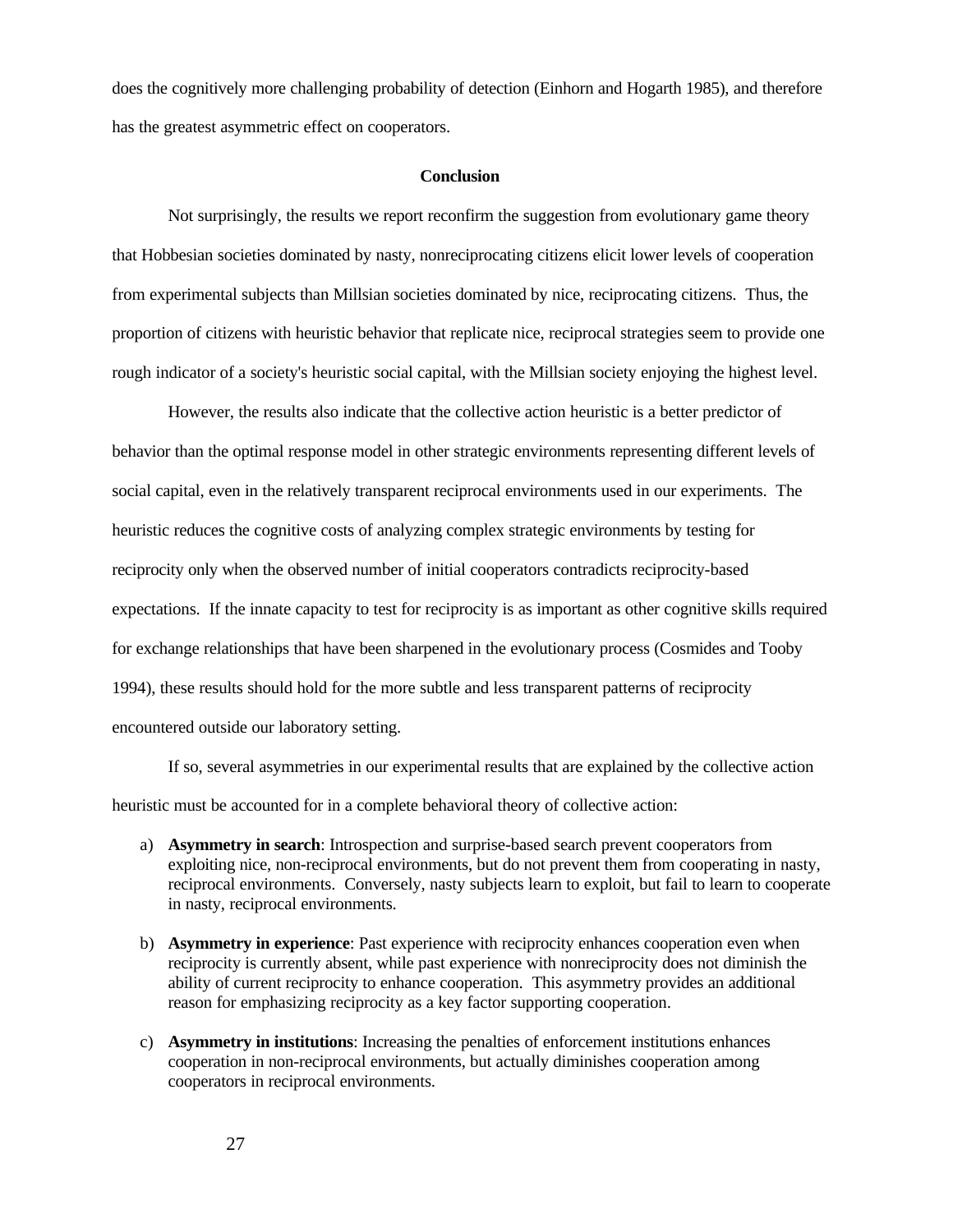These asymmetries suggest some interesting speculations about the evolution of social capital. The first asymmetry, combined with the self-fulfilling curse afflicting defectors, can produce a "cooperators' advantage" because cooperators outperform defectors in reciprocal environments by more than enough to compensate for the advantage defectors gain from exploiting altruistic environments. If we assume all conditions in Figure 1 to be equally likely, for example, cooperators would on average earn \$.75 per round more than defectors.<sup>11</sup> Thus, for cooperators, the collective action heuristic produces a strategy with some of the resilience associated with Tit-for-Tat in 2-person games.

Furthermore, the asymmetry in search in the collective action heuristic stabilizes both Hobbesian and Millsian societies. When new, invading strategies are encountered, cooperators who dominate Millsian societies will detect reciprocity as long as it is still present while defectors who dominate Hobbesian societies will not detect new reciprocity. These behavioral tendencies may dampen the oscillation of the vicious and virtuous cycle described by Putnam (1993). Thus, cooperation appears to be path dependent in the presence of the collective action heuristic-- difficult to create among defectors, but robust among cooperators once it is achieved.

The asymmetrical effect of experience also may enhance the stability of cooperation. Past reciprocity decreases the incidence of exploitation among both surprised defectors and cooperators in the altruist test game, as if past experience increases expectations of reciprocity in the current environment. However, past absence of reciprocity does not depress subjects' ability to learn to cooperate in the exploration test game. In fact, past Hobbesian environments seem to create a rebound effect in which subjects appear even more sensitized to the presence of reciprocity in a currently nasty environment. This suggests that at least among American subjects, the Hobbesian experimental condition violates generalized norms of reciprocity so severely that subjects begin to search for the possibility of cooperation despite the bleakness of the environment. This asymmetrical effect of past reciprocity favors cooperation by stabilizing cooperation in nice environments where exploitation is possible, while not retarding the evolution of cooperation in nasty environments where cooperation is possible.

The asymmetry in institutions suggests that penalties and reciprocity become substitutes rather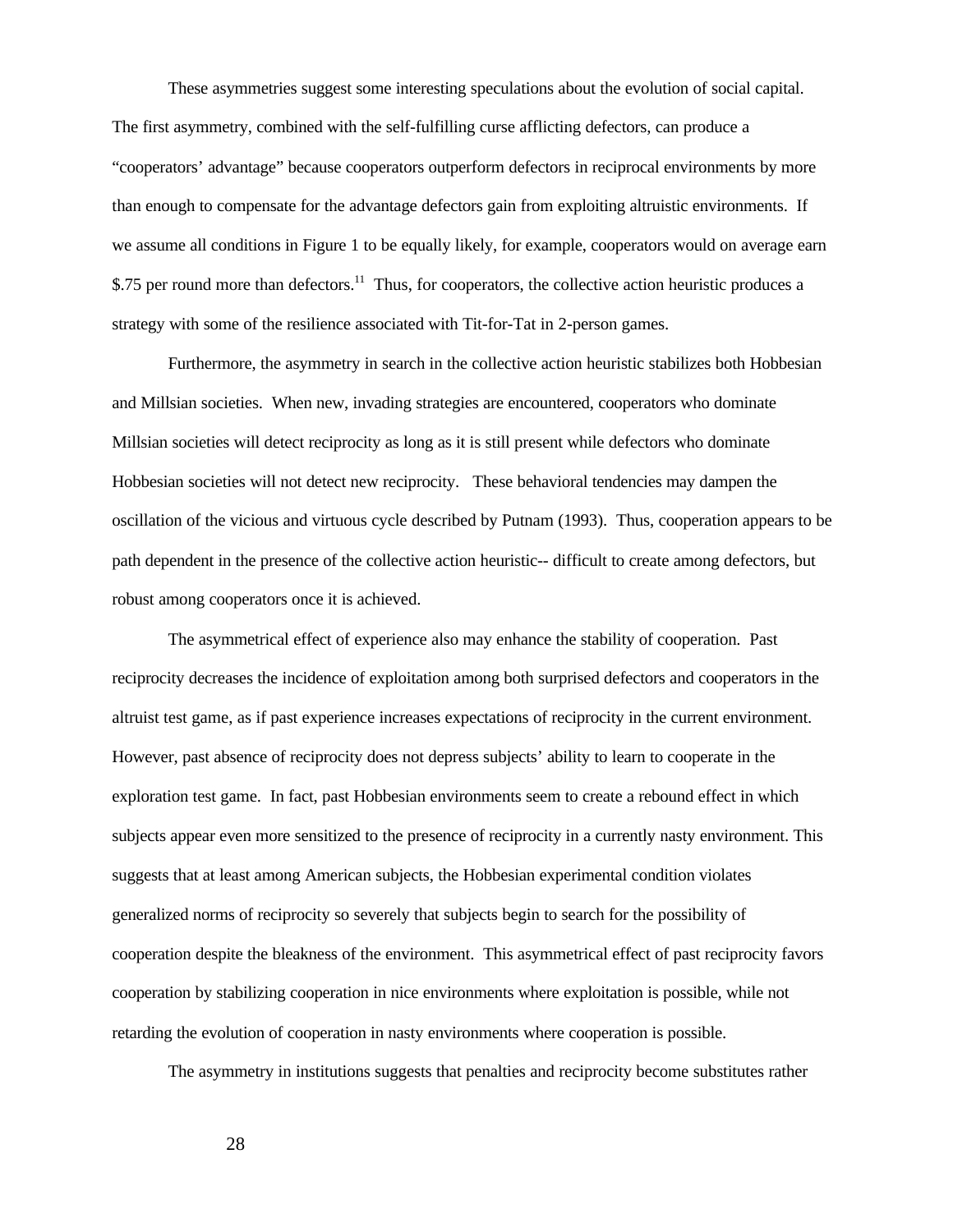than complements in the maintenance of cooperation at some level in the development of social capital. Penalties may enhance cooperation in a Hobbesian society and among defectors in an otherwise Millsian society, but they appear to reduce cooperation among the cooperators who dominate a Millsian society. From a policy perspective, these results underscore the importance of avoiding the high costs of coercive enforcement when contingent compliance already sustains law-abiding activity (Levi 1988; Scholz and Lubell 1998a, 1998b). Coercive institutions need to tailor enforcement to match the social capital in different subpopulations and jurisdictions.<sup>12</sup> Given the difficulties in developing such flexible enforcement institutions, we suspect that reciprocity remains the critical ingredient to preserve social capital in the heterogeneous settings of modern societies.

Finally, our findings underscore the importance of analyzing both individual characteristics and social/institutional factors simultaneously in the study of collective action. Consider, for example, the common experimental design that randomly assigns n subjects to each n-person dilemma (e.g., Ostrom, Walker and Gardner 1992). Since high penalties increase cooperation in Hobbesian environments but decrease cooperation in Millsian environments, subject pools that differ in social capital will produce different strategic environments and divergent results. By controlling for the strategic environment, institutional factors like communication that consistently enhance cooperation in experiments may be found to enhance cooperation even more in particular strategic environments, while some factors, like the penalties we investigated, may be effective in some environments but not in others.

Whether we study citizens as voters controlling the state or as subjects complying with laws of the state, our findings support integrating the established behavioral focus on individual characteristics with the new institutionalism's focus on characteristics of the system (Levi 1988). Citizen heuristics, social structures, and institutional design all provide behaviorally-relevant foundations for the theory of collective action.

### **Appendix: Brief Description of Instructions**

We programmed the entire experiment using Visual Basic 5.0, and conducted the experiment in an on-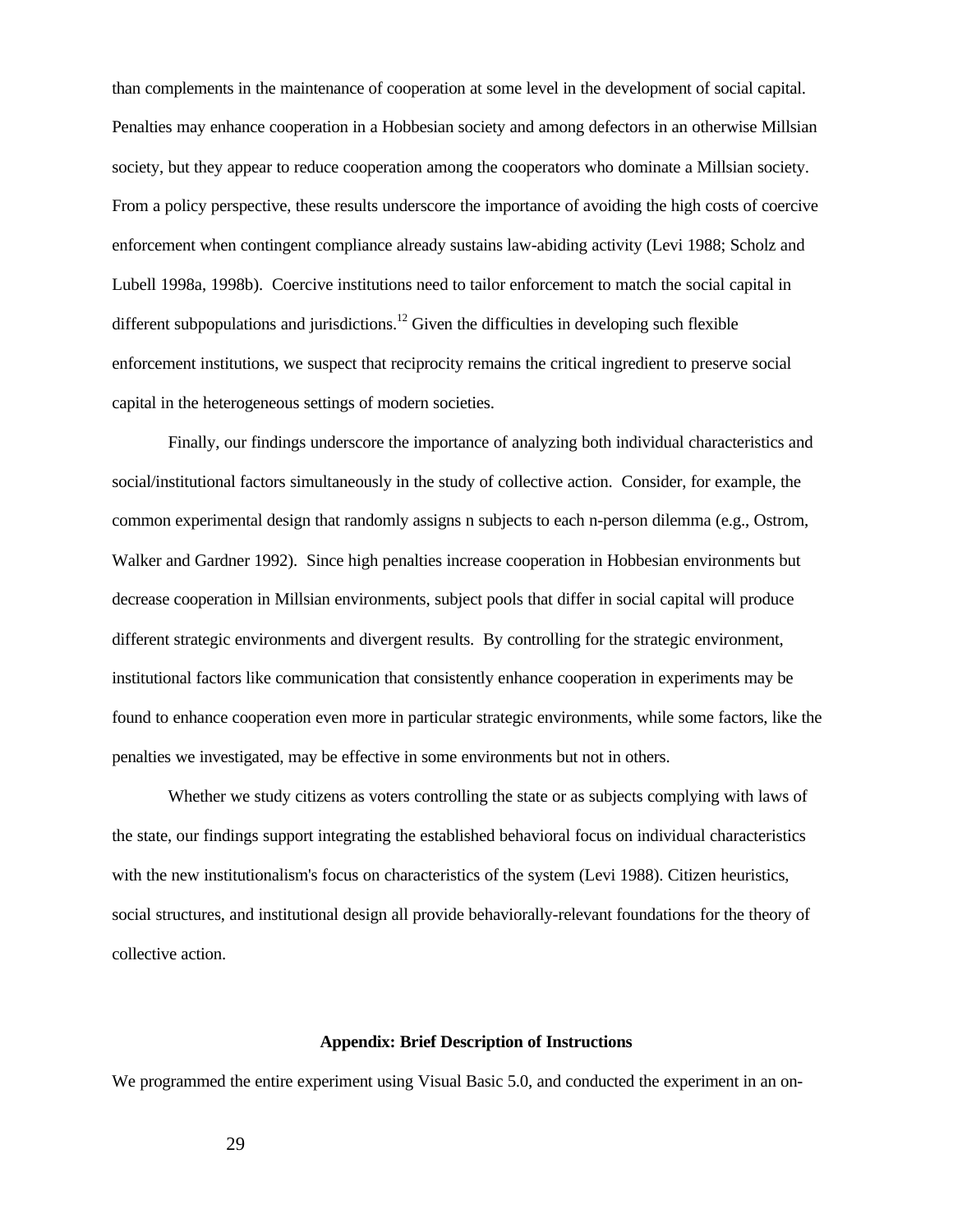campus computer lab where groups of up to 24 subjects participated simultaneously on individual computers. The program is available from the authors. Although the complete instructions provided by computer<sup>13</sup> to each subject are too long to present here, they include the following features:

- 1. Brief description of a group investment scenario, using housecleaning as a substantive example of a public goods problem and moving to a group investment situation. No subject discussion is allowed.
- 2. Mathematical details of experimental game, including presentation of payoff matrix that subjects can use for reference during game play. To minimize the potential normative bias in favor of cooperation, cooperate and defect options were described as "Invest" and "Not Invest". Subjects are not told when the game will end, but they are told it will last a minimum of six rounds.
- 3. Explanatory tables describe payoffs for entire group for different numbers of investors, the returns to the individual for investing or not investing, and the effect of random market conditions on individual returns.
- 4. Practice exercises ask subjects to calculate their returns for investing and not investing with various numbers of other investors, and calculate the number of other investors there must be for a given return. Subjects must answer these questions correctly before moving on.
- 5. In the partial deterrence experiment, subjects are told that in each game there is a chance that the computer will be monitoring their group. If the computer monitors the group, the subjects are told both the probability of being detected and the amount they will be penalized if caught. The explanatory screen shows an example of how penalties affect payoffs.
- 6. Subjects are told that they will play three consecutive games, and will be assigned to a new group after each game.
- 7. The program then proceeds to the main interface, where the subjects make their investment decisions. In all experiments, subjects can see their decision history, the payoff they received in each round, and their cumulative payoff. In the penalty condition, the computer notifies subjects if they receive a penalty and also records penalty information on the screen.
- 8. The final screen debriefs subjects in compliance with the protocol approved by the campus Human Subjects Review Board.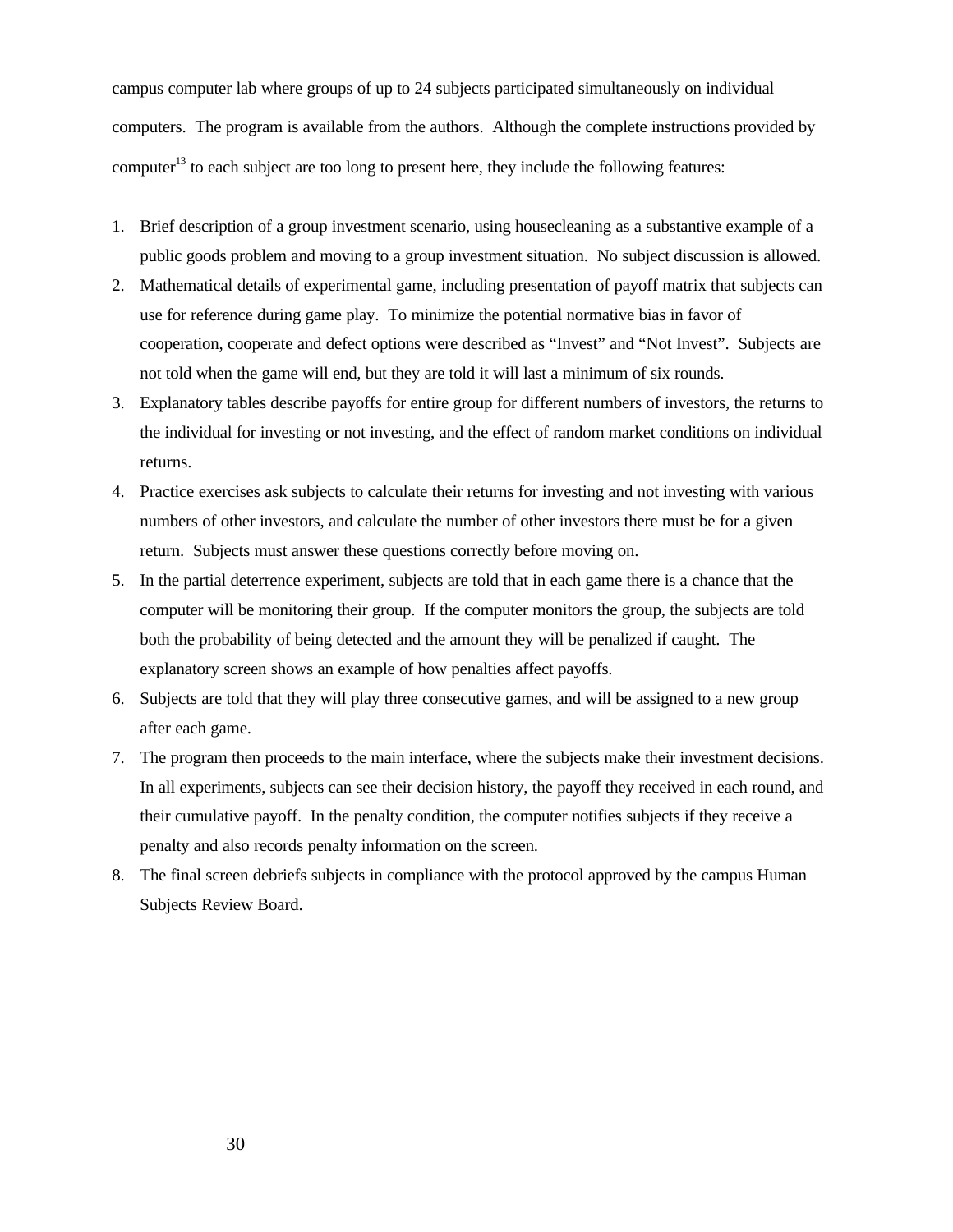| <b>Penalty Amount Experiment</b>        | <b>Penalty Probability</b>               |
|-----------------------------------------|------------------------------------------|
|                                         | Experiment                               |
| $16.29(8.05)*$                          | $21.13(6.69)$ **                         |
| 16.46 (10.06)                           | $-2.98(9.72)$                            |
| 22.59 (9.89)*                           | 14.71 (9.30)                             |
| $23.33(9.47)$ *                         | 27.74 (8.98)*                            |
| $23.37(7.05)$ **                        |                                          |
|                                         | 55.63 (23.67)*                           |
| $-15.00(7.70)$ *                        |                                          |
|                                         | $-.321(28.31)$                           |
| $-16.13(7.29)$ *                        |                                          |
|                                         | $-15.47(27.68)$                          |
| $F=9.0**$ , $R^2=.28$ ;<br>$S.E.=26.38$ | $F=12.78**$ , $R^2=.36$ ,<br>$S.E=25.52$ |
|                                         |                                          |

**Table 1. Regression Results Predicting Level of Cooperation for Penalty and Probability Experiments**

Note: \*p≤.05; \*\*p≤.01. N=144. Estimates are unstandardized regression coefficients, standard errors in parentheses. Coefficients for penalty and probability experiments are reported separately in each column.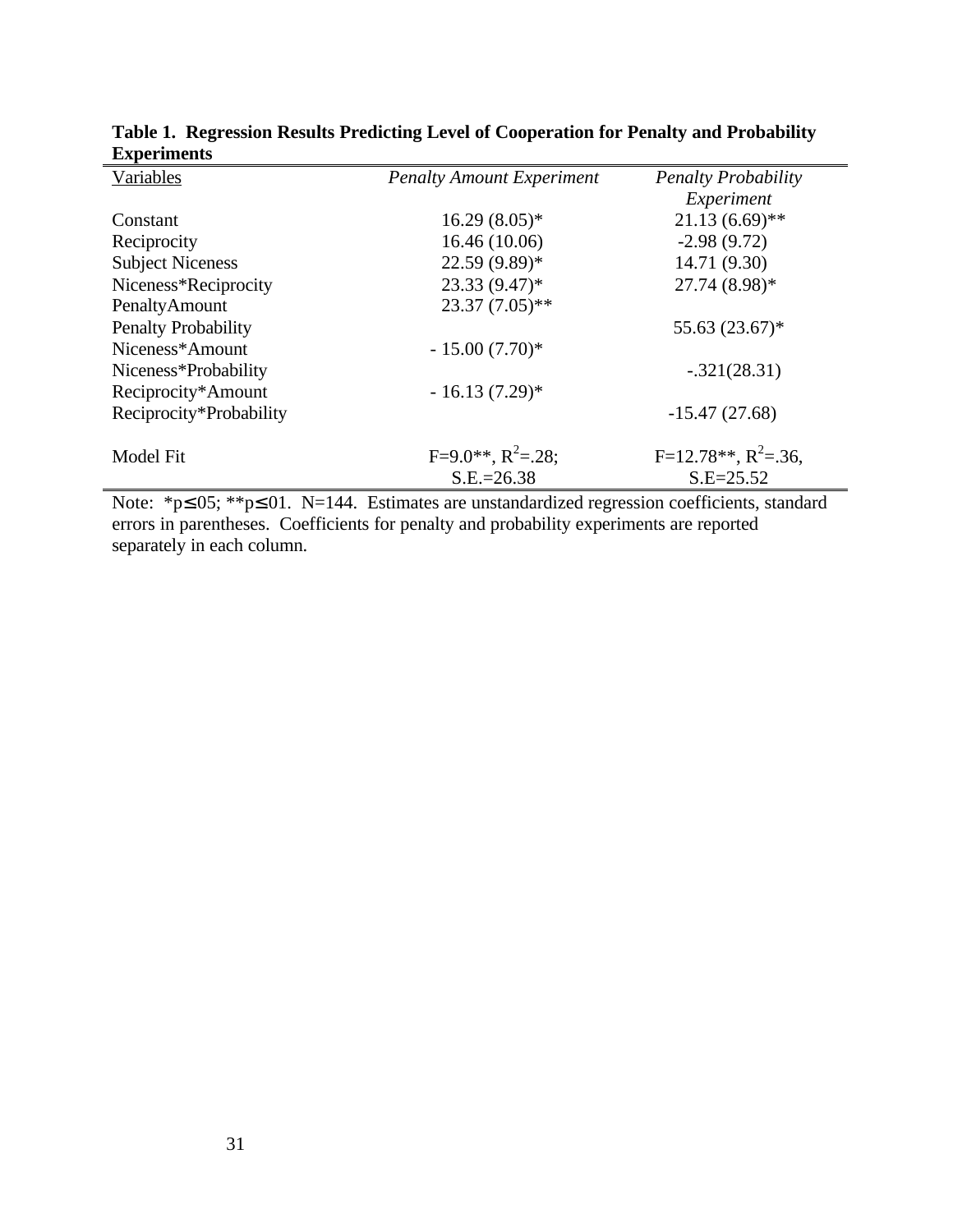

# **Figure 1: Effect of Niceness and Reciprocity on Cooperation**

**Reciprocity of Strategic Environment**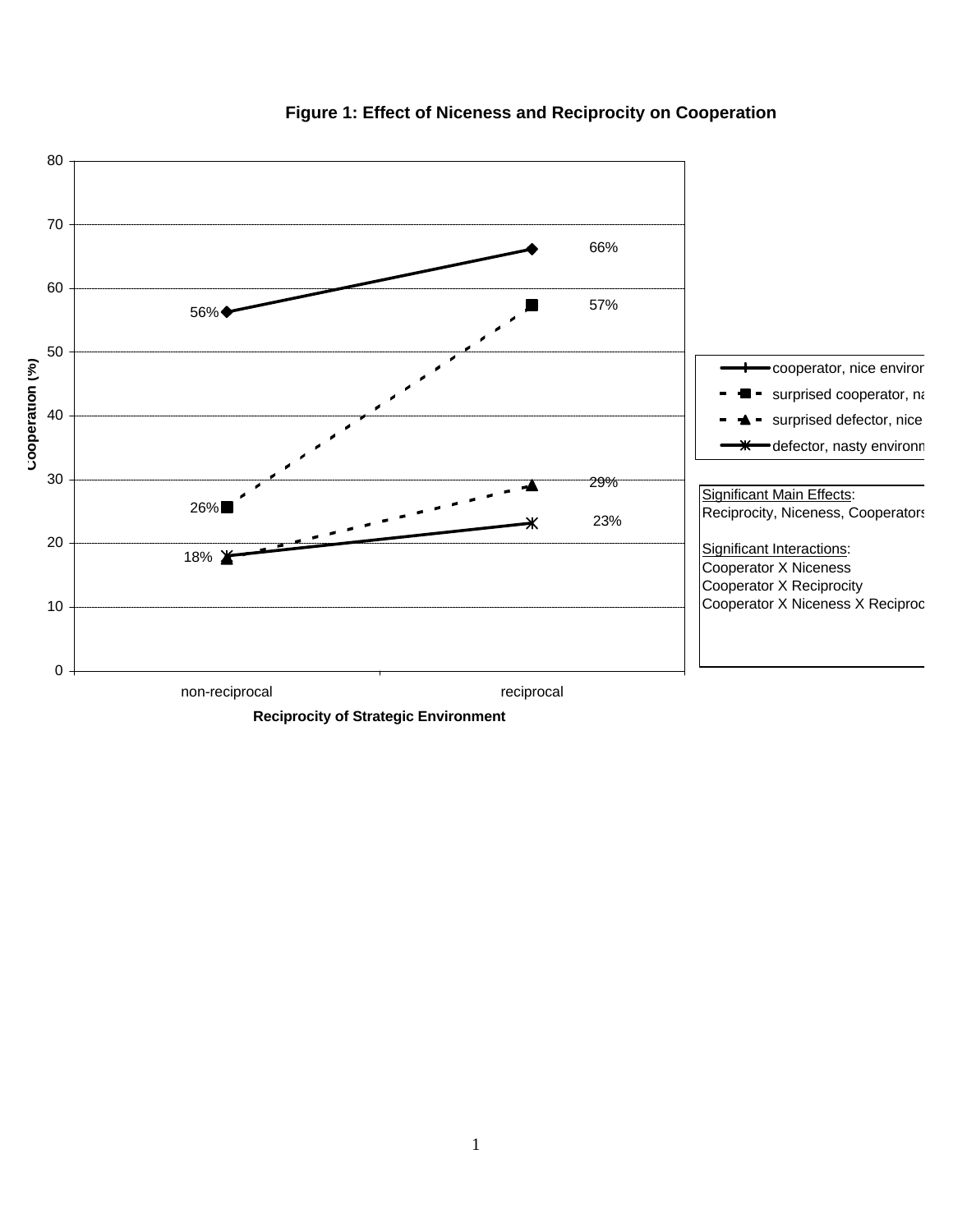

# **Figure 2: Effect of Past Conditions on Cooperation in Altruist Game**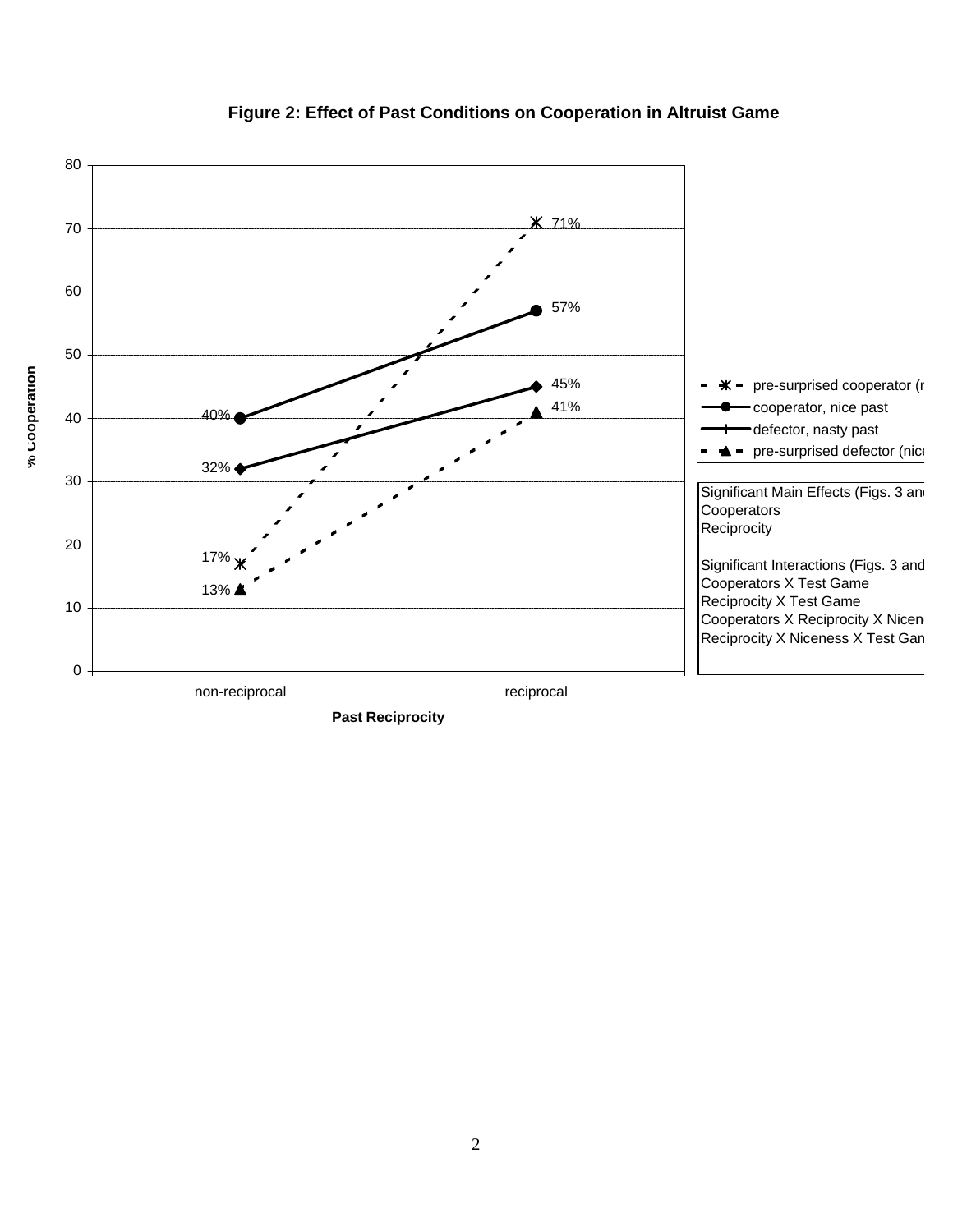

# **Figure 3: Effect of Past Conditions on Cooperation in Exploration Game**

**Reciprocity of Past Environment**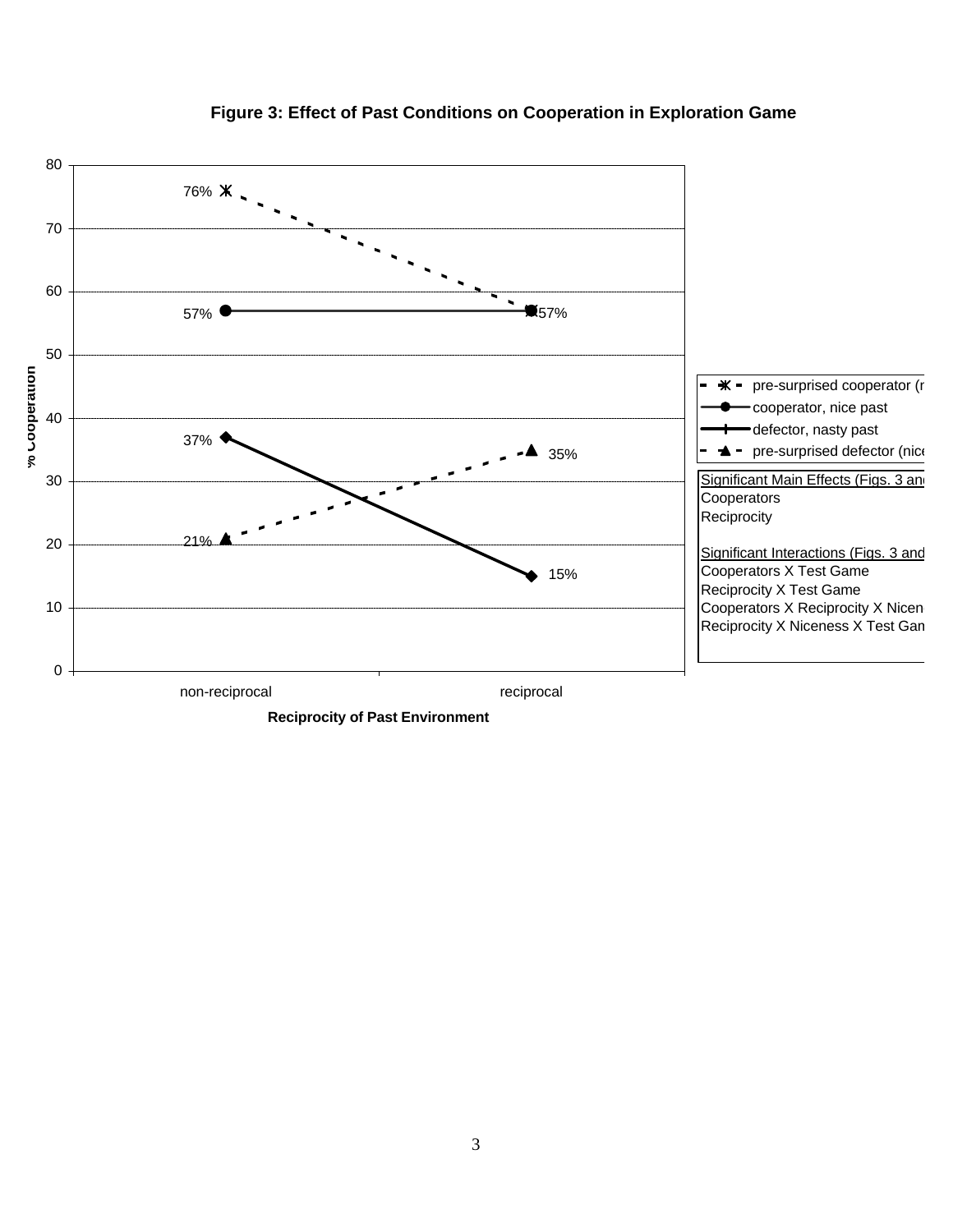

# **Nice Subjects in Reciprocal Environments Cooperate Less at Higher Penalties**

(estimated impact of penalty on cooperation, based on regression coefficients)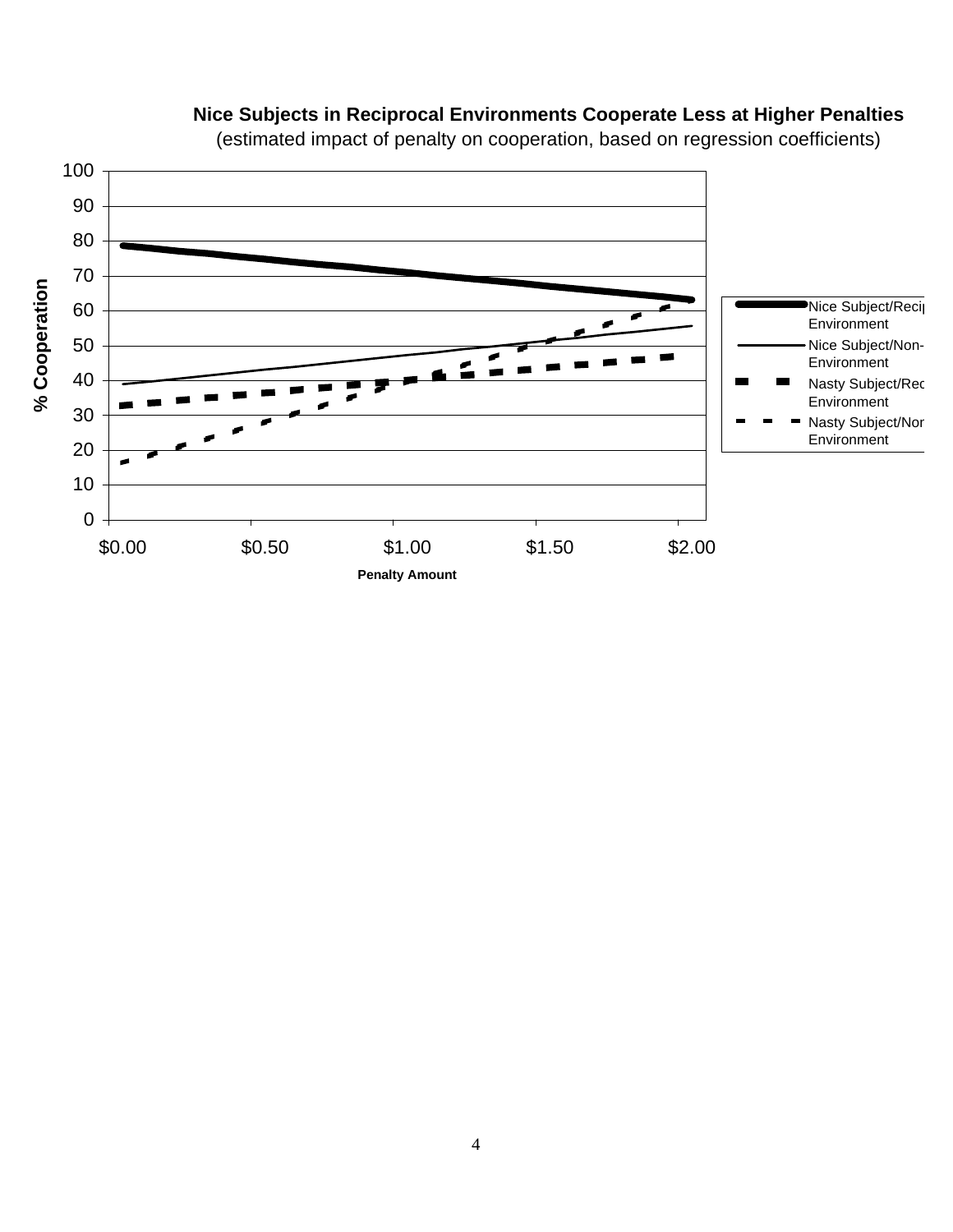#### **Endnotes**

 $1$  To ensure that full cooperation is the optimal strategy, the reciprocal environment subtracts two cooperators as opposed to the usual one cooperator whenever seven other players are cooperating and the subject defects. This prevents cycling between cooperate and defection once the ceiling of 7 cooperators has been reached from being an alternative optimal strategy.

 $2^2$  A series of experiments not reported here found, for example, that information about the individual choices of simulated players (rather than the aggregate information about payoffs) increased the impact of reciprocity on cooperation. The results were marginally significant and only tangential to the main experiments reported here, but they suggest that our relatively transparent definition of reciprocity can be made even more transparent with detailed information about individual-level behavior. The ability of subjects to detect different forms and levels of reciprocity provides an important research agenda for further explorations of the collective action heuristic.

 $3$  We follow the tradition of psychological rather than economic experiments in relying on hypothetical payoffs rather than real ones. Several studies demonstrate that real and large payoffs and material incentives have no effect on mean levels of behavior in experimental games (Cameron 1995; Fehr and Tougareva 1995; Knox and Douglas 1971; Komorita and Parks 1992). However, Knox and Douglas (1971) find that high stakes increase the variance in behavior across different types of subjects; defectors are more likely to defect, while cooperators are more likely to cooperate (cf. Komorita and Parks 1994, p.31). We believe that the greater behavioral differences due to high stakes increase the power of experiments to detect effects, but with enough subjects, low stakes experiments will find the same patterns.

 $4$  We stop at round 16 since that is the last round collected for all subjects. We could eliminate the first 5 or 10 rounds as 'learning experiences', but the number of rounds to eliminate turns out to be unimportant because they do not change the results. To avoid arbitrary cutoffs, we report the full 15 round summary measure.

 $<sup>5</sup>$  We use the first-game initial cooperation rather than the initial cooperation at the beginning of the test game, since</sup> the latter measure would confound the subject's expectations and behavior prior to the experiment with the impacts of the first two games on expectations and behavior.

<sup>6</sup> The optimal model predicts only a significant main effect for test game (reflecting the difference in current reciprocity), which was not significant. The myopic model predicts only a significant main effect of test game (reflecting the difference in current niceness), past niceness, and a possible interaction between past niceness and test game, none of which are significant. The collective action heuristic predicts a significant main effect of cooperator, an interaction between cooperator and test game, a three-way interaction between cooperator, past niceness, and past reciprocity and a four-way interaction. All but the 4-way effect are significant, but the significance of the past reciprocity, past niceness, and test game  $(P=.05)$  are not predicted. We suspect that the rebound effect on cooperators and defectors alike discussed later in the text is responsible for the unanticipated 3 way interaction and the lack of significance of the 4-way interaction.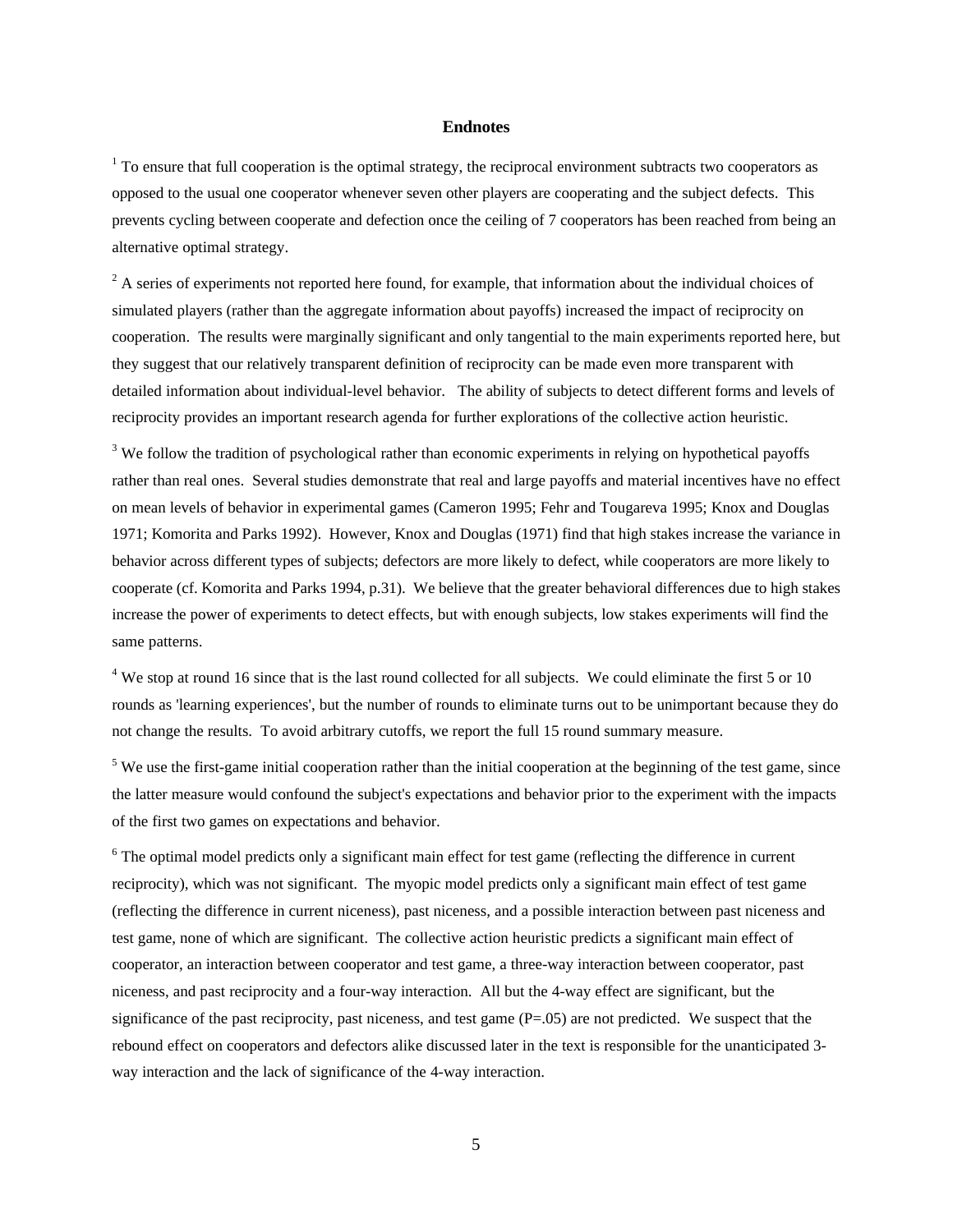<sup>7</sup> The difference for reconfirmed defectors is 21% vs 29% and for disconfirmed defectors is 35% vs 29%, although there is no difference for reconfirmed cooperators (57% vs 57%), and disconfirmed cooperators actually cooperate at greater levels (76% vs 57%). One plausible explanation is that the adaptation of expectations for cooperators is overshadowed in this condition by the reciprocity test triggered by the surprising nastiness of the exploration test game, with disconfirmed cooperators testing more energetically and successfully than others. Adaptation for defectors, on the other hand, apparently is not overshadowed by the reciprocity test in the altruist game, or the disconfirmed defectors would cooperate at the lowest level. This asymmetry between cooperators and defectors adds additional support for the self-fulfilling prophecy hypothesis, although a "rebound effect" for cooperators after Hobbesian condition that is discussed later provides an alternative possible explanation.

<sup>8</sup> The rebound test effect would predict that both cooperators and defectors would reach the lowest levels of cooperation in the non-reciprocal altruist game following a Hobbesian past. The prediction is confirmed for cooperators at 17%, but the 35% cooperation level of defectors is only the second lowest, not nearly as low as the reconfirmed defectors (13%) from nice, non-reciprocal pasts or even the defectors (18%) in the altruist baseline game. This increased cooperation in altruistic environments by defectors after a Hobbesian past is particularly puzzling.

9 The 3-way *reciprocity\*penalty\* cooperator* interaction was not significant in an unrestricted model and introduced severe multicollinearity due to the dichotomous independent variables. Thus the interaction was dropped to focus on the remaining 2-way interactions.

 $10$  Remember that the maximum detection probability in the random probability experiment is .5, so the regression coefficient estimates a marginal 27% increase in cooperation for a .5 increase detection probability. This is close to the marginal effect of a \$1.00 increase in the random amount experiment, where detection probability is held constant at .5.

 $11$  As indicated in Figure 1, cooperators make optimal choices more frequently than defectors in the reciprocal Millsian (66% vs. 29%) and exploration (57% vs. 23%) environments where cooperation is the optimal choice, for an average difference of 35.5% if both environments are equally likely. Since cooperators gain a \$4 per round advantage for making the optimal decision 35.5% more often than defectors, their expected advantage is \$1.44 per round. Of course, defectors make the optimal choice more frequently than cooperators in the non-reciprocal Hobbesian (82% vs. 74%) and altruist (82% vs. 44%) environments where defection is the optimal choice, for an average difference of 23% if both environments are equally likely. Since defectors gain \$3 per round advantage of making the optimal defect decision, their expected advantage is \$.69 per round in these two environments. Assuming that all environments are equally likely, the cooperator's advantage under the experimental conditions would amount to (\$1.44-\$.69)= \$.75 per round. The cooperator's advantage depends on the relative advantages of cooperation over defection, of course, but would develop in most payoff schemes used in experimental research.

 $12$  Empirical studies find that enforcement agencies do increase the intensity of enforcement, and hence the expected penalty, in jurisdictions that have the lowest level of compliance (Mete 1999; Scholz and Wei 1986). On the other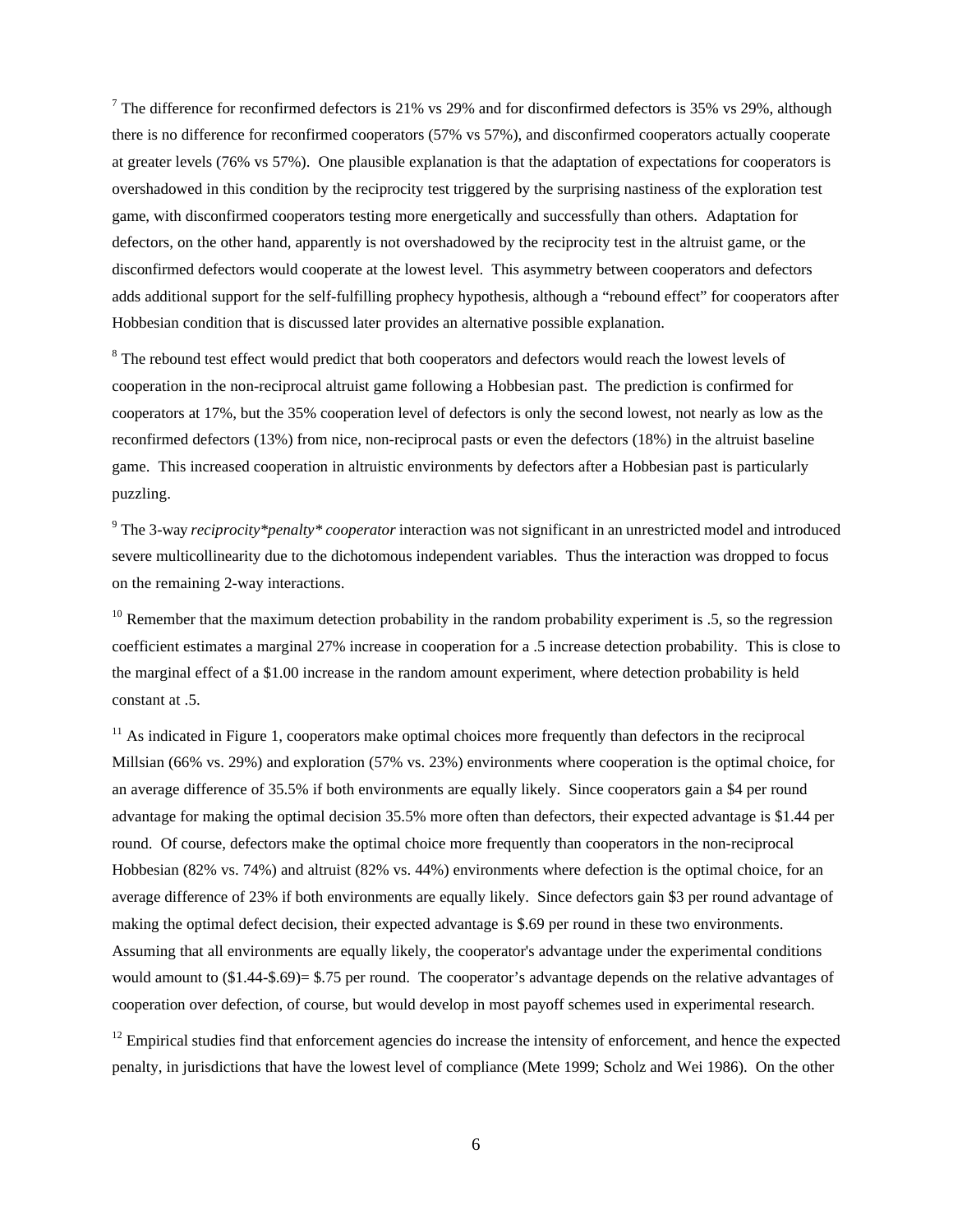hand, the highly valued ideal of equal treatment constrains the ability of agencies to protect social capital through such discretionary enforcement (Scholz and Wood 1998).

<sup>13</sup> In some of the earlier experiments, the instructions were given via paper. Later experiments included on-screen instructions.

#### **References**

Axelrod, Robert. 1984. *The Evolution of Cooperation*. New York: Basic Books, Inc.

Axelrod, Robert, and William Hamilton. 1981. "The Evolution of Cooperation." *Science* 211:1390-96

- Axelrod, Robert and Douglas Dion. 1988. "The Further Evolution of Cooperation." *Science* 242:1385- 1390.
- Barkow, Jerome H., Leda Cosmides, and John Tooby. 1992. *The Adapted Mind: Evolutionary Psychology and the Generation of Culture.* New York, NY: Oxford University Press.
- Bendor, Jonathon, and Piotr Swistak. 1997. "The Evolutionary Stability of Cooperation." *American Political Science Review* 91:290-307.
- Boyd, Robert J. and Peter J. Richerson. 1985. *Culture and the Evolutionary Process*. Chicago, IL: University of Chicago Press.
- Cameron, L. 1995. "Raising the Stakes in the Ultimatum Game: Experimental Evidence from Indonesia." Discussion paper, Princeton University.
- Caporeal, Linda R., Robyn M. Dawes, John M. Orbell , and Alphons J.C. van de Kragt. 1989. "Selfishness Examined: Cooperation in the Absence of Egoistic Incentives." *Behavioral and Brain Sciences* 12:683-39.
- Casey, Jeff T. and John T. Scholz. 1991. "Beyond Deterrence: Behavioral Decision Theory and Tax Compliance." *Law and Society Review* 25:821-843.
- Coleman, James. 1990. *Foundations of Social Theory*. Cambridge, MA: Harvard University Press. --1988. "Social Capital in the Creation of Human Capital." *American Journal of Sociology* 94 Supplement:S95-S120.
- Cosmides, Leda and John Tooby. 1994. "Better than Rational: Evolutionary Psychology and the Invisible Hand." *American Economic Association: Papers and Proceedings* 84:327-32.
- Cyert, Richard M. and James G. March. 1963. *A Behavioral Theory of the Firm*. Englewood Cliffs, NJ: Prentice-Hall.
- Fader, Peter S., and John R. Hauser. 1988. "Implicit Coalitions in a Generalized Prisoner's Dilemma." *Journal of Conflict Resolution* 32:553-82.
- Fehr, Ernst and Simon Gächter. 1998. "Reciprocity and Economics: The Economic Implications of *Homo Reciprocans*." *European Economic Review* 42:845-859.
- Fehr, Ernst, Simon Gächter, and Georg Kirchsteiger. 1997. "Reciprocity as a Contract Enforcement Device: Experimental Evidence." *Econmetrica* 65:833-860. --1996. "Reciprocal Fairness and Noncompensating Wage Differentials." *Journal of Institutional and Theoretical Economics* 152:608-640.
- Fehr, Ernst and E. Togareva. 1995. "Do High Stakes Remove Reciprocal Fairness--Evidence from Russia." Discussion paper, University of Zurich.
- Frank, Robert. 1988*. Passions within Reason: The Strategic Role of the Emotions*. New York: W.W.Norton and Company.
- Fukuyama, Francis. 1995. *Trust: The Social Virtues and the Creation of Prosperity*. New York, NY: Free Press.
- Hardin, Russell. 1991. "Trusting Persons, Trusting Institutions." In *The Strategy of Choice*, ed. Richard J. Zeckhauser. Cambridge, MA: MIT Press

--1982. *Collective Action*. Baltimore: Resources for the Future by the Johns Hopkins University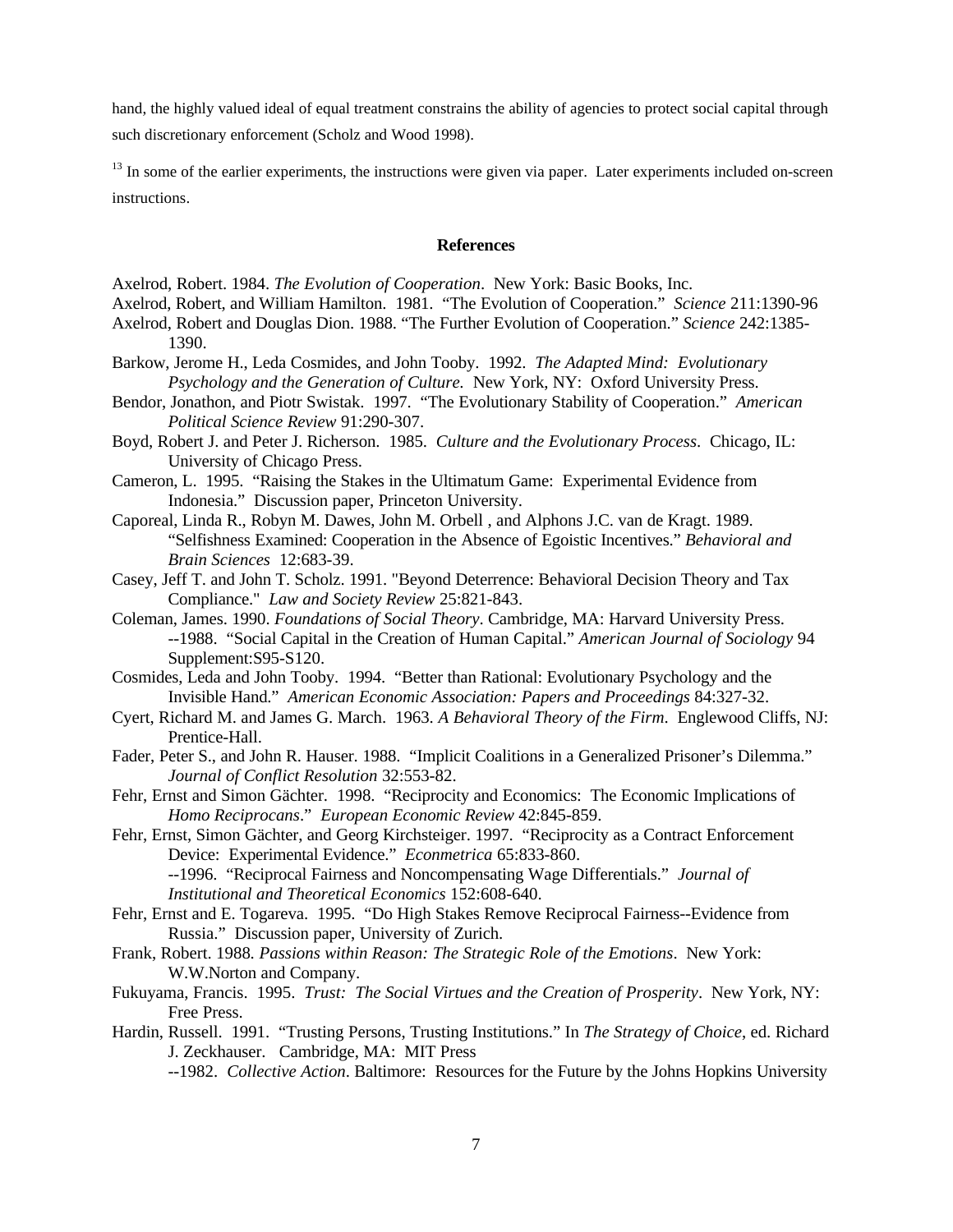Press.

- Harford, Thomas, and Leonard Solomon. 1967. " 'Reformed Sinner' and 'Lapsed Saint' Strategies in the Prisoner's Dilemma Game." *Journal of Conflict Resolution* 11:104-109.
- Einhorn, Hillel. J., and Hogarth, Robin M. 1985. "Ambiguity and Uncertainty in Probabilistic Inference." *Psychological Review* 92:S225-S250.
- Jackman, Robert W., and Ross A. Miller. 1998. "Social Capital and Politics" *Annual Review of Political Science* 1:47-73.
- Kelley, Harold H., and Anthony J. Stahelski. 1970. "Social Interaction Basis of Cooperators and Competitors' Beliefs about Others." *Journal of Personality and Social Psychology* 21:190-197.
- Knox, R.E., and R.L. Douglas. 1971. "Trivial Incentives, Marginal Comprehension, and Dubious Generalizations from Prisoner's Dilemma Studies." *Journal of Personality and Social Psychology* 12:160-165.
- Komorita, Samuel S., and Craig D. Parks. 1994. *Social Dilemmas.* Madison, WI: Brown and Benchmark.
- Komorita, Samuel S., J.A. Hilty, and Craig D. Parks. 1991. "Reciprocity and Cooperation in Social Dilemmas." *Journal of Conflict Resolution* 35:494-518.
- Komorita, Samuel .S., Craig D. Parks , and L.G. Hulbert. 1992. "Reciprocity and the Induction of Cooperation in Social Dilemmas." *Journal of Personality and Social Psychology* 62:607-17.
- Kreps, David. 1990. "Corporate Culture and Economic Theory." In *Perspectives on Positive Political Economy*, ed. James E. Alt and Kenneth A. Shepsle. New York, NY: Cambridge University Press.
- Kunda, Ziva. 1990. "The Case for Motivated Reasoning." *Psychological Bulletin* 108:80-498.
- Ledyard, John O. 1995. "Public Goods: A Survey of Experimental Research." In *Handbook of Experimental Economics*, ed. John H. Kagel and Alvin E. Roth. Princeton, NJ: Princeton University Press.
- Levi, Margaret. 1988. *Of Rule and Revenue*. Berkeley: University of California Press.
- Mete, Mihriye. 1999. "Bureaucratic Behavior in Strategic Environments: Politicians, Taxpayers, and the IRS." Presented at the 1999 Annual Meeting of the Midwest Political Science Association. Chicago, IL.
- Miller, Gary. 1992. *Managerial Dilemmas: The Political Economy of Hierarchy.* New York, N.Y.: Cambridge University Press
- North, Douglass C. 1990. *Institutions, Institutional Change and Economic Performance*. New York, NY: Cambridge University Press.
- Orbell, John M., and Robyn M. Dawes. 1991. "A 'Cognitive Miser' Theory of Cooperators' Advantage." *American Political Science Review* 85:515-528.
- Orbell, John M., Alphons J.C. van de Kragt, and Robyn M. Dawes. 1988. "Explaining Discussion Induced Cooperation." *Journal of Personality and Social Psychology* 54:811-819.
- Oskamp, Stuart. 1971. "Effects of Programmed Strategies on Cooperation in the Prisoner's Dilemma and Other Mixed-Motive Games." *Journal of Conflict Resolution* 15:225-59.
- Ostrom, Elinor. 1998. "A Behavioral Approach to the Rational Choice Theory of Collective Action." *American Political Science Review* 92:1-22.
- Ostrom, Elinor, Roy Gardner, and James Walker. 1992. "Covenants With and Without a Sword: Self-Governance is Possible." *American Political Science Review* 86:404-17.
- Ostrom, Elinor, James Walker, and Roy Gardner. 1994. *Rules, Games and Common-Pool Resources*. Ann Arbor: The University of Michigan Press.
- Patchen, Martin. 1987. "Strategies for Eliciting Cooperation from an Adversary." *Journal of Conflict Resolution* 31:164-185.
- Payne, John. W., Bettman, James. R., and Johnson, Eric. J. 1993*. The Adaptive Decision Maker*. New York, NY: Cambridge University Press.
- Pruitt, Dean G. 1968. "Reciprocity and Credit Building in a Laboratory Dyad." *Journal of Personality*